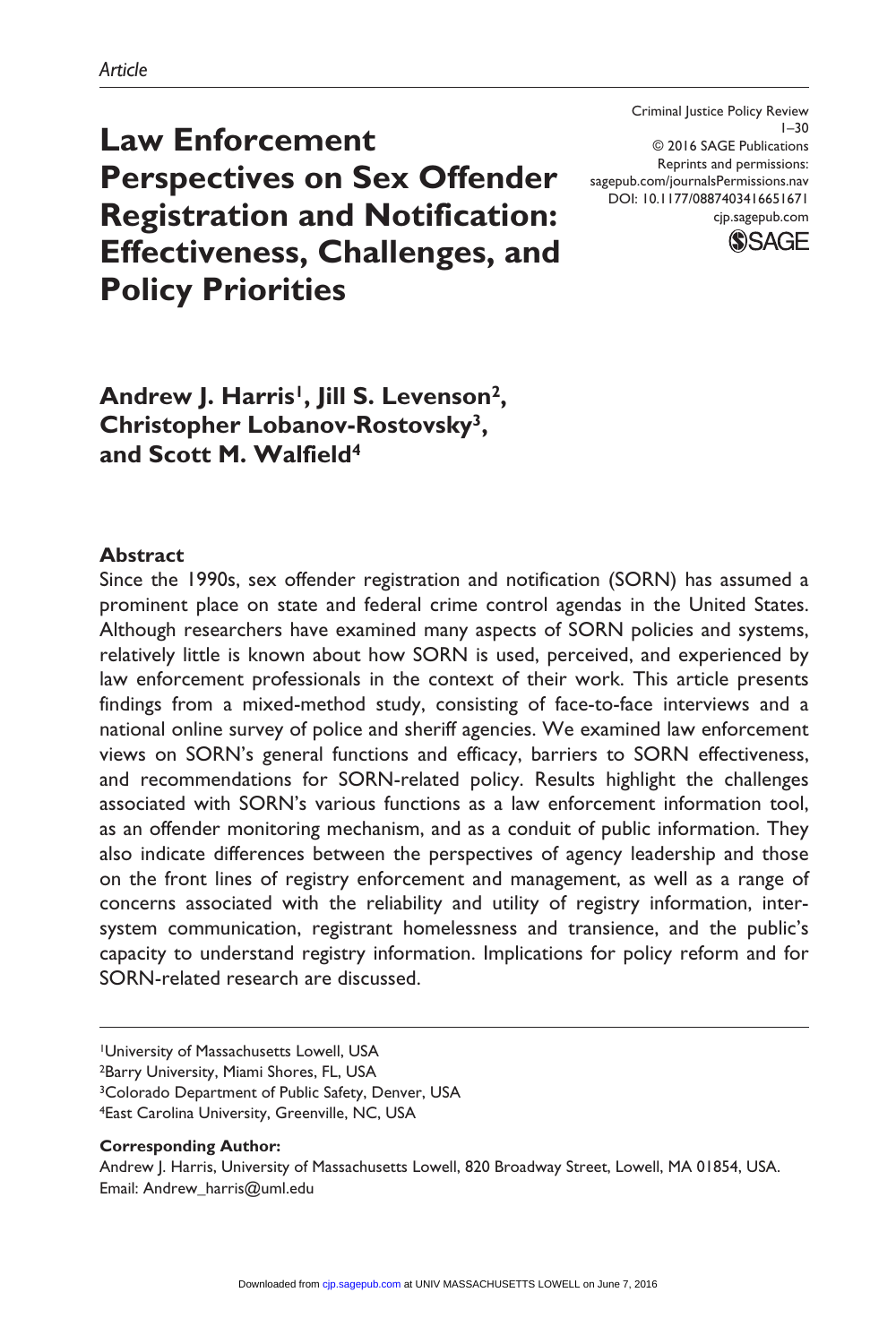#### **Keywords**

sex offender registration and notification, sex offender policy, law enforcement survey, sex offenders, sex offender management

Over recent decades, sex offender registration and notification (SORN) systems have assumed an increasingly prominent place in U.S. sex offender management policy and practice. Pursuant to a steady sequence of state and federal legislation since the 1990s, all U.S. states and territories and over 100 tribal jurisdictions operate public Internet sex offender registries, and the federal government has played an increasing role in setting standards for the structure of the nation's SORN systems.

Amid these developments, research interest in SORN policies has proliferated. Dozens of SORN-related studies have been published in the past decades, evaluating such factors as the relationship between SORN and the incidence of sex crimes (Ackerman, Sacks, & Greenberg, 2012; Levenson & Zgoba, 2015; Prescott & Rockoff, 2011; Sandler, Freeman, & Socia, 2008; Vasquez, Maddan, & Walker, 2008; Zgoba, Veysey, & Dalessandro, 2010), the recidivism of sex offenders subject to SORN (Agan, 2011; Barnoski, 2005; Duwe & Donnay, 2008; Letourneau, Levenson, Bandyopadhyay, Sinha, & Armstrong, 2010), the impact of failure to register on recidivism (Barnoski, 2005; Duwe & Donnay, 2010; Levenson, Letourneau, Armstrong, & Zgoba, 2010; Zgoba & Levenson, 2012), the extent and composition of the registered sex offender (RSO) population (Ackerman, Harris, Levenson, & Zgoba, 2011; Ackerman, Levenson, & Harris, 2012; Harris, Levenson, & Ackerman, 2014; Levenson & Harris, 2012), the accuracy of registry information (Hughes & Kadleck, 2008; Office of New York State Comptroller, 2007; Salmon, 2010), collateral effects of registration on offenders and their families (Levenson & Cotter, 2005; Mercado, Alvarez, & Levenson, 2008; Tewksbury & Mustaine, 2009), public support for SORN policies (Harris & Socia, 2014; Levenson, Brannon, Fortney, & Baker, 2007; Mears, Mancini, Gertz, & Bratton, 2008), citizen uses of registries (Anderson & Sample, 2008; Bandy, 2011; Beck & Travis, 2004; Harris & Cudmore, 2016; Sample, Evans, & Anderson, 2011), legislator attitudes (Meloy, Boatwright, & Curtis, 2013; Sample & Kadleck, 2008), and implementation of state and federal SORN policies (Harris, Lobanov-Rostovsky, & Levenson, 2010; Zgoba et al., 2015). Yet despite this extensive research attention, remarkably little is known about how SORN systems are used, perceived, and experienced by law enforcement professionals in the context of their work. This research gap is particularly notable, considering both the potential utility of SORN as a law enforcement information tool and the central role of law enforcement agencies in registry operations.

Addressing this gap in the literature, this article presents the first wave of findings from a comprehensive national study initiated in 2014 to examine law enforcement uses of and perspectives on SORN systems. The study included two phases of data collection: (a) a series of in-depth interviews with 105 law enforcement professionals from over two dozen jurisdictions within five states and (b) a nationwide survey of police and sheriff agencies, gathering the perspectives of agency leadership as well as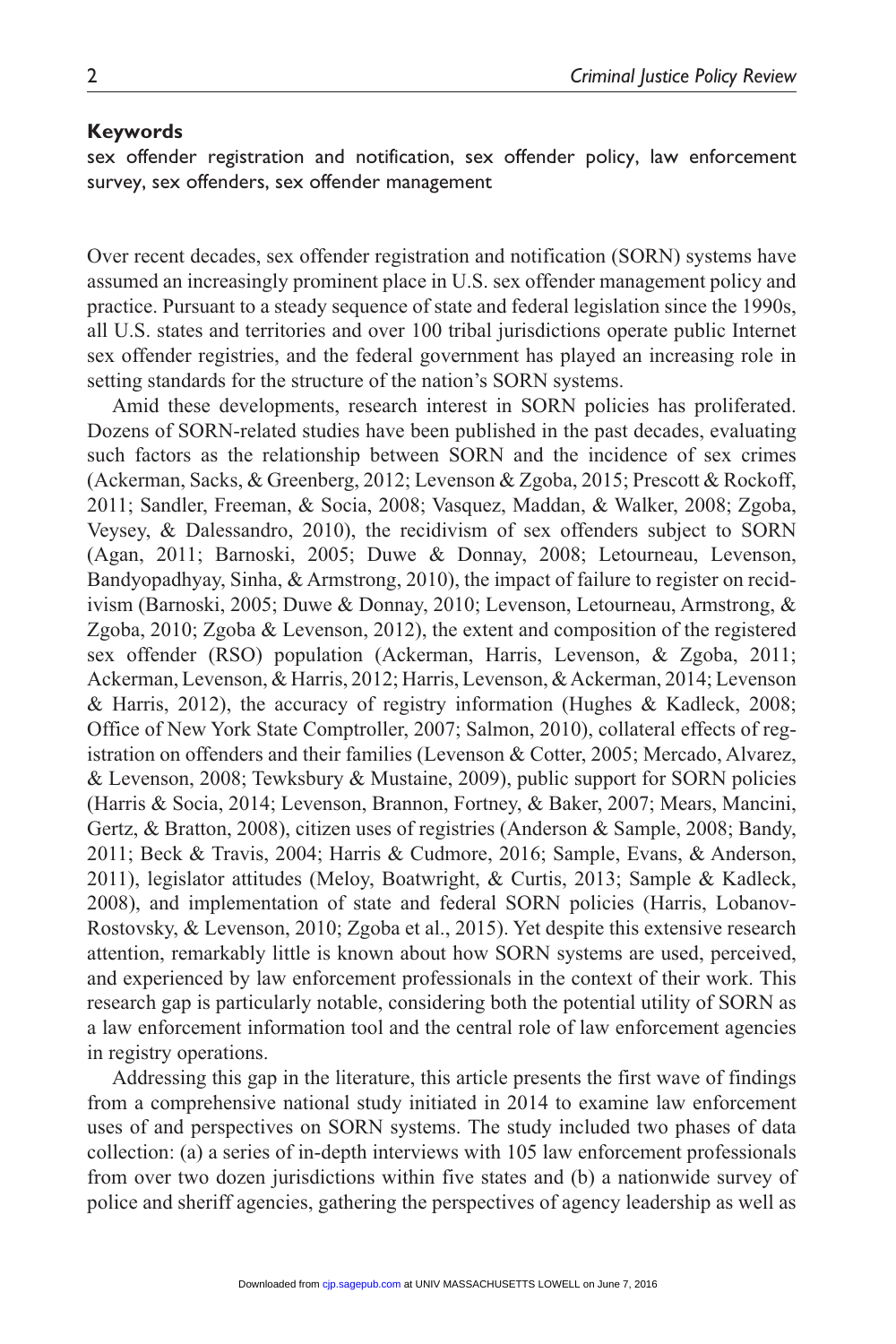line supervisors and staff involved in SORN administration and its related enforcement duties. The current analysis is fairly broad in its scope and orientation, exploring views on SORN's general functions and efficacy, barriers to SORN effectiveness, and recommendations for SORN and community-based sex offender management policy improvement. Subsequent analyses will offer more in-depth perspectives related to specific dimensions of SORN operations and sex offender management practice.

### **Background and Literature Review**

#### *Policy Context*

Since the 1990s, (SORN) systems have assumed a prominent place on state and federal crime control agendas. In the two decades since the 1994 passage of Jacob Wetterling Crimes Against Children Act, the U.S. Congress has passed a sequence of laws designed to improve the public's ability to monitor sex offenders living in the community and to enhance the quality, accessibility, and cross-jurisdictional sharing of registry data. The Wetterling Act (mandating the creation of state registries) and its subsequent amendments, including Megan's Law in 1996 (allowing the public dissemination of registry data), played a major role in requiring the expansion of statebased SORN systems and laid the foundation for a coordinated national registry network. Subsequently, the 2006 passage of the Adam Walsh Child Protection and Safety Act (AWA) opened a new chapter in the evolution of the nation's SORN systems. Title I of the AWA—the Sex Offender Registration and Notification Act (SORNA)—set forth federal guidelines for registration durations, offense-based classification tiers, and penalties for failure to properly register. Nationwide implementation of AWA has been stalled by resistance from many states and tribal jurisdictions who cite a range of legal, practical, and fiscal concerns (Harris, 2011; Harris & Lobanov-Rostovsky, 2010).

Nine years following SORNA's passage, 17 states and three U.S. territories have achieved SORNA "substantial implementation" designation from the U.S. Department of Justice. A 2013 report by the U.S. Government Accountability Office (GAO) confirmed that significant barriers to implementation remain and highlighted the need for more focused research to help guide federal policy reform. In its analysis, the GAO (2013) report noted the absence of data regarding the implication of these policies from the perspective of law enforcement and other criminal justice professionals. Since release of the federal SORNA guidelines, the National Conference of State Legislatures (NCSL) listed SORN as one of the leading items on state policy agendas, along with issues such as unemployment, transportation, higher education, and health care coverage (National Conference of State Legislatures, 2007, 2009). NCSL's Sex Offender Enactments Database indicates that between 2009 and 2013, states enacted 340 SORN-related bills—an average of 68 per year.

Amid this shifting policy landscape, lawmakers and implementing agencies have grappled with a range of complex and often contentious issues. Who should be on the registry? What information should be public and what should be confined to law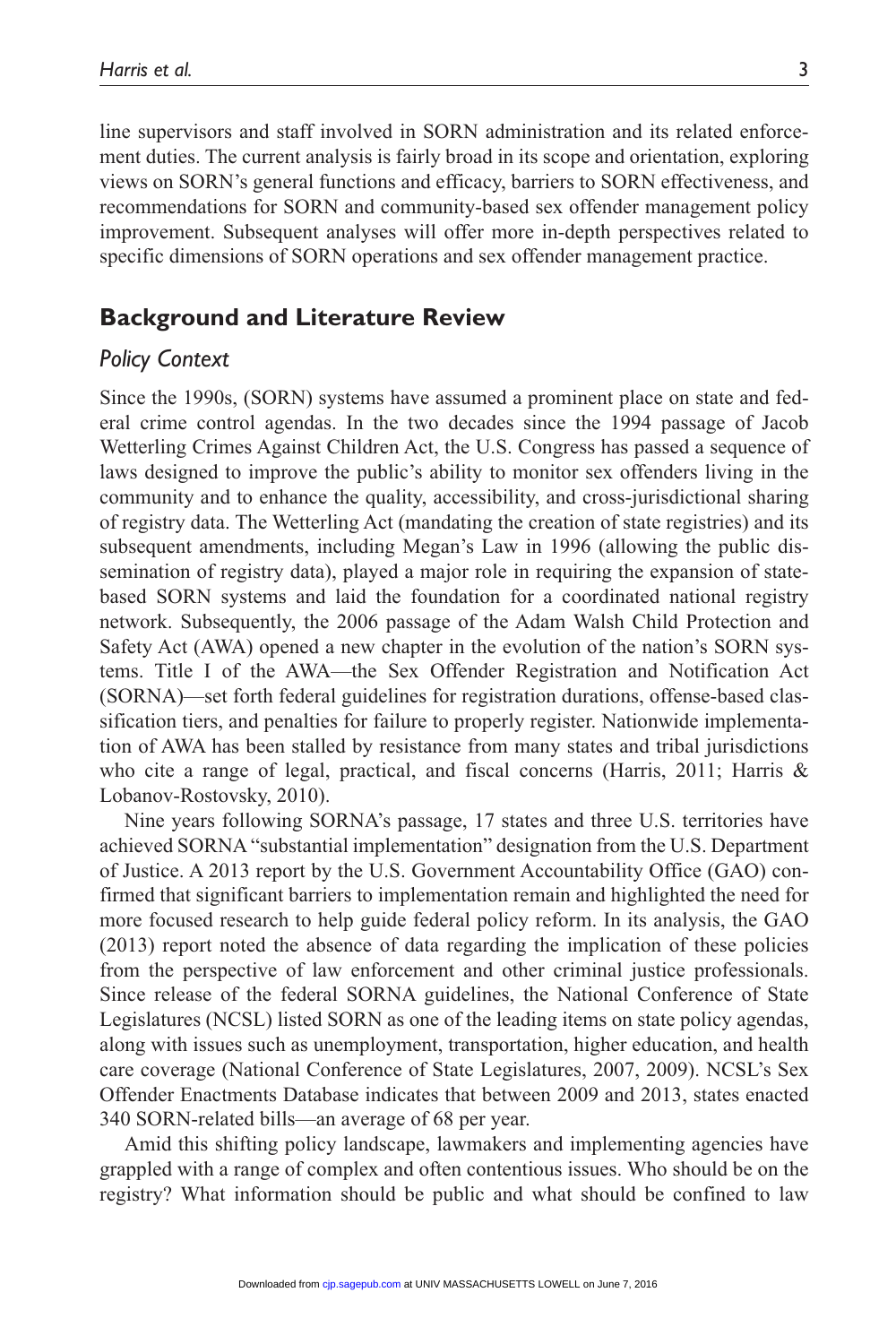enforcement? How should offenders be classified in terms of their relative threat to public safety? What requirements should be in place regarding matters such as frequency of verification, monitoring provisions, and the length of registration? How can cross-jurisdictional consistency and communication be best achieved? How can operational, legal, public safety, and fiscal concerns be effectively balanced? These and similar questions are part of the ongoing dialogue underway at the federal level and in state houses across the United States surrounding the future of SORN policy and practice. In considering such questions, the perspectives and experiences of those who use registry information to enforce our laws and protect our communities emerge as particularly vital data for consideration.

### *SORN Research*

Concurrent with policy developments, research related to SORN policies has accelerated in the past decade, with certain aspects of the policies being relatively well studied, and others less so. For purposes of framing the current investigation, two particular lines of inquiry are considered particularly relevant: (a) research evaluating the public safety impact of SORN policies and (b) research analyzing stakeholder perspectives and experiences related to SORN.

*SORN impact on sexual offending.* Most empirical studies evaluating the impact of SORN policies have focused on the incidence of new sex crimes as the primary outcome of interest. The majority of such studies have failed to find significant effects at either the aggregate level (e.g., population-based rates of reported sexual assault; Ackerman, Sacks, & Greenberg, 2012; Levenson & Zgoba, 2015; Sandler et al., 2008; Vasquez et al., 2008; Zgoba et al., 2010), or when measuring sexual re-offense among known offenders (Agan, 2011; Letourneau et al., 2010; Sandler et al., 2008). Other studies have detected modest effects, suggesting that registration and notification may be associated with offense reduction under certain conditions, for instance, when public notification is reserved for those at highest risk to reoffend as determined by a validated risk assessment instruments (Barnoski, 2005; Duwe & Donnay, 2008; Prescott & Rockoff, 2011).

To place this body of research into appropriate context, two key points should be noted. First, most researchers have focused primarily on the public notification aspects of the laws rather than on registration per se. Although often conflated, especially since the inception of publicly available online registries, *registration* with law enforcement and *notification* to the general public are in fact distinct processes with discrete mechanisms for improving public safety. Indeed, one of the few studies that separately analyzed the effects of registration and the effects of public notification concluded that the former appeared to reduce recidivistic sex offenses, whereas the latter did not (Prescott & Rockoff, 2011). Studies of public perceptions and behaviors suggest that, despite broad-based public support and indications that community notification makes people *feel* safer, few people actually take protective actions on the basis of public registry information (e.g., Anderson & Sample, 2008; Harris &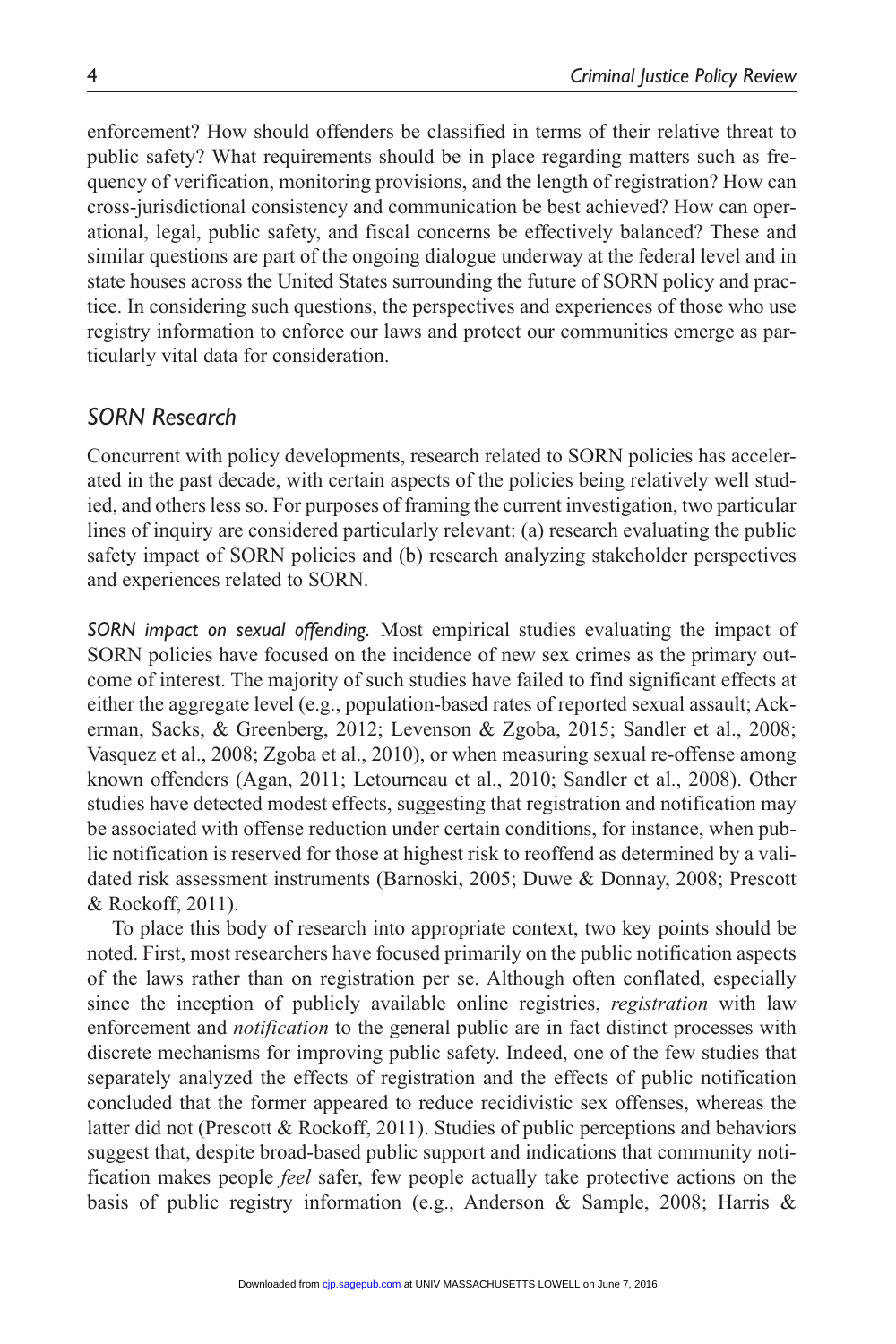Cudmore, 2016; Sample et al., 2011). In contrast, it is probable that law enforcement personnel who are engaged in sex crime prevention, investigation, victim services, and related areas may use registry information in the course of their work and that registration may carry inherent value related to these functions.

A second important caveat surrounding the research on the public safety efficacy of SORN involves the distinct possibility of undetected impacts (Bierie, 2016). Quite simply, the failure to find a relationship between SORN policies and sexual re-offense rates among registrants does not lead to the de facto conclusion that no such relationship exists. Factors such as the low base rate of sexual re-offense, high rates of underreporting, the interaction of SORN with other variables (e.g., treatment, supervision, and other sex offender management policies and strategies), and the fact that aggregate sex offense figures (such as rape rates) are disproportionately driven by first-time offenders (Sandler et al., 2008) all may serve to obscure possible impacts. Moreover, although SORN impacts may not be detectable at the "macro" level, it remains possible that registration and notification may exert "micro"-level impacts related to offender monitoring, case management, and prevention efforts by citizens, particularly when used in tandem with other law enforcement and community supervision strategies (Bierie, 2016). In other words, the ways in which SORN information may serve a potentially complementary role or have utilitarian value at the individual level has generally not been systematically examined within the research literature.

In sum, research findings to date surrounding SORN impacts suggest the need for a systematic investigation of both the *processes* through which registry information might be applied to preventing or investigating sexual violence, and the *conditions* (i.e., SORN system or offender characteristics) under which public safety might be improved. The aim, in other words, is to move beyond an assessment of aggregate level impacts toward a broader understanding of the *operational context* through which the policies are implemented and utilized, as well as the *system characteristics* associated with more effective or less effective registries.

*Stakeholder perspectives.* Over the years, a growing body of survey research has explored perceptions of SORN and its impacts from the perspectives of various stakeholders, including the general public (e.g., Anderson & Sample, 2008; Caputo, 2001; Levenson, Brannon, et al., 2007; Lieb & Nunlist, 2008), sex offenders and their families (e.g., Levenson & Cotter, 2005; Levenson, D'Amora, & Hern, 2007; Levenson & Tewksbury, 2009; Sample & Streveler, 2003; Tewksbury, 2004, 2005), legislators (Meloy et al., 2013; Sample & Kadleck, 2008), mental health and treatment professionals (Lasher & McGrath, 2012), and community corrections practitioners such as probation officers and parole board members (Tewksbury & Mustaine, 2012; Tewksbury, Mustaine, & Payne, 2012).

In general, these studies have supported a fairly consistent series of narratives surrounding SORN systems and policies. Specifically, survey findings have been fairly convergent on two main points—(a) that SORN policies maintain a high level of support among the public and policy makers (Anderson & Sample, 2008; Levenson, Brannon, et al., 2007; Mears et al., 2008; Meloy et al., 2013; Sample & Kadleck, 2008)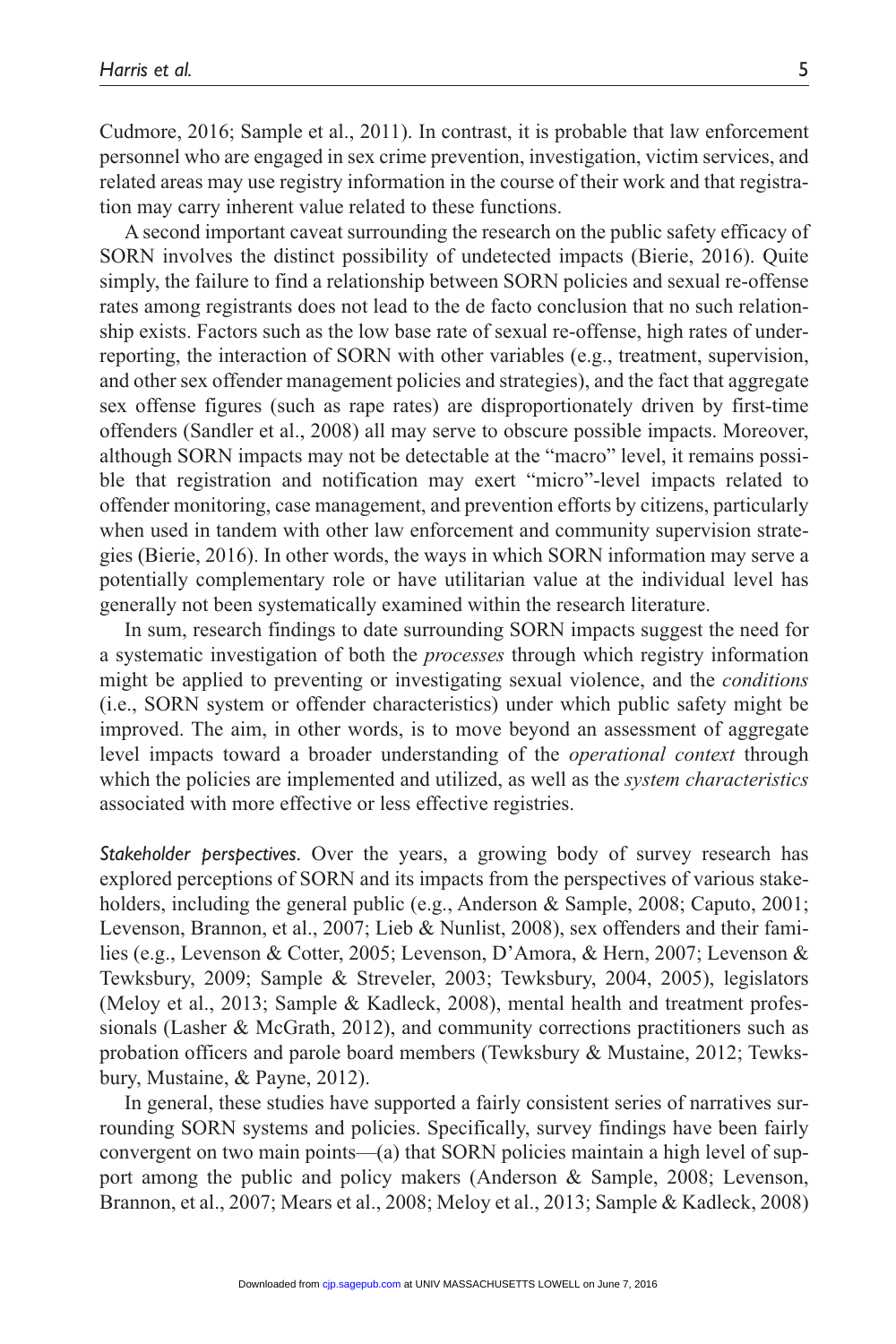and (b) that SORN is generally perceived by sex offenders, their families, and treatment providers as an impediment to effective community integration and, in some cases, as an unreasonably disproportionate consequence to the offense (Fortney, Baker, & Levenson, 2009; Jeglic, Mercado, & Levenson, 2011; Levenson & Cotter, 2005; Levenson, D'Amora, & Hern, 2007; Levenson & Tewksbury, 2009; Malesky & Keim, 2001; Mercado et al., 2008; Tewksbury & Lees, 2007; Tewksbury & Levenson, 2009).

By contrast, relatively few studies have elicited the perspectives of law enforcement professionals regarding the utility and functions of SORN systems. Research conducted during the formative years of SORN laws, prior to the growth of Internet registries, found that law enforcement officials had mixed reactions to the practice of public notification—for example, while many favored more selective notification procedures, others believed that broad notification would enhance surveillance of sex offenders and would deter future sex crimes (Finn, 1997; Matson & Lieb, 1996; Zevitz & Farkas, 2000). However, a study from this period found high levels of support for SORN laws among law enforcement professionals, compared with samples of community members and law students (Redlich, 2001).

In the post-AWA era, there has been little published research focused on the experiences and perspectives of law enforcement professionals regarding SORN systems' functions and operational utility. Studies that have analyzed law enforcement perspectives on SORN have examined issues such as general attitudes toward sex offenders and the perceived efficacy and fairness of SORN policies (Mustaine, Tewksbury, Connor, & Payne, 2015), but have been limited in their exploration of SORN systems' operational dimensions and of how registry information is perceived and used in the context of law enforcement practice.

Perhaps the most comprehensive work that has been done in this domain is the 2013 analysis by the GAO that featured interviews with criminal justice system stakeholders including law enforcement, registry officials, and probation agents as part of its analysis of SORNA implementation (GAO, 2013). In this study, interviewees cited certain benefits of SORNA implementation, including improved tracking and monitoring of offenders, increased public awareness, and enhanced collaboration between agencies. They also highlighted several concerns related to the inconsistency of state practices enabling information sharing and enforcement, the tenuous linkage between SORNA offense-based tiers and offender risk factors, and increased workload requirements.

In sum, the body of research eliciting the perspectives of law enforcement related to sex offender registration has been remarkably sparse. Studies of law enforcement perspectives to date have focused predominantly on wholesale attitudes toward sex offenders and sex offender policies, with some delving into limited structural characteristics of sex offender registries. Of the available studies, only the GAO analysis focused on specific dimensions of the registries, and none has systematically collected and evaluated examples of how registry data are actually used by law enforcement agencies for purposes of investigation, crime prevention, and sex offender management. Gaining such an "on the ground" perspective therefore emerges as a vital link in the effective design of SORN-related policy and practice.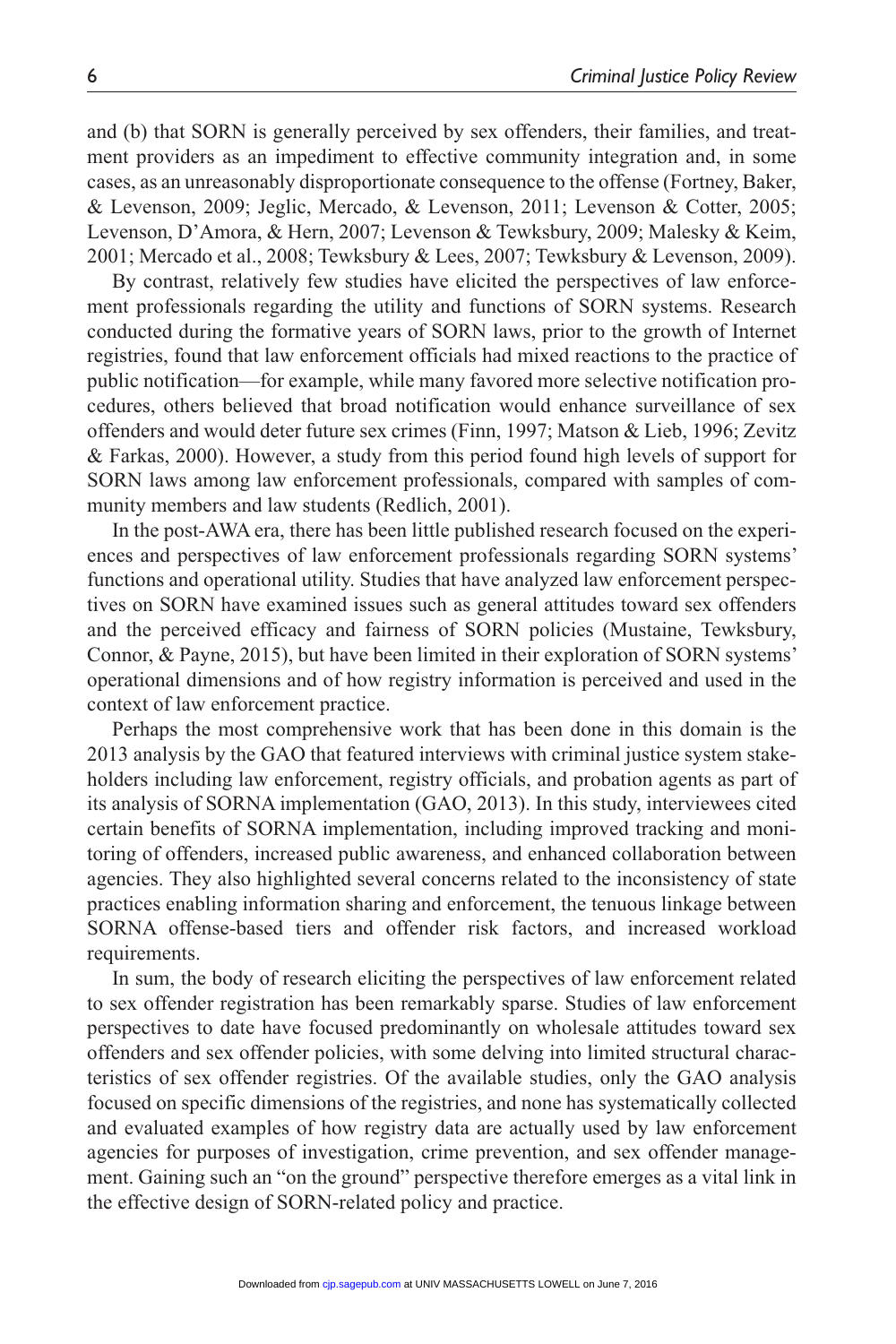### *Current Study*

The current analysis offers the first findings from a comprehensive national study of law enforcement professionals' views and experiences of SORN systems. This initiative's overall goal is to provide data to inform policy and practice recommendations for federal and state policy makers, state and tribal public safety agencies charged with the design and oversight of SORN systems, and county/local law enforcement agencies on the front lines of registering and monitoring sex offenders within communities.

This article offers a macro-level perspective on how law enforcement leaders, uniformed staff, and civilian staff engaged in SORN-related duties experience and perceive SORN, including how they view its major purposes and effectiveness. In service to the study's broader aims, the present analysis focuses on the following research questions:

**Research Question 1:** What do law enforcement professionals view as the primary functions and purposes of SORN systems?

**Research Question 2:** How do law enforcement professionals view the efficacy of current SORN systems in fulfilling those functions and purposes, and what are the primary barriers to effectiveness?

**Research Question 3:** What recommendations do law enforcement professionals have for improving SORN policy and practice?

**Research Question 4:** Concerning the above-referenced issues, how do the views of agency leadership align with or differ from those who are on the front lines of SORN system operations and enforcement?

## **Method and Sample**

This mixed-method study draws upon data collected in two phases: (a) a series of semi-structured, in-person interviews conducted with law enforcement professionals between February and June 2014, and (b) a national online survey of police and sheriff agencies conducted in the spring of 2015. Data collection and subject recruitment protocols for both phases were reviewed and approved by a university institutional review board prior to implementation.

Phase 1 interview participants were drawn from a convenience sample of five U.S. states (California, Colorado, Florida, Massachusetts, and Rhode Island) and from two tribal jurisdictions (one based in the Pacific Northwest and one based in the Rocky Mountain region). Participants were recruited through a variety of channels, with the majority of contacts facilitated by intermediary organizations including state public safety agencies and police chiefs associations. Interviews were conducted on an individual basis, with the exception of a two-person interview held with a pair of detectives in a Florida police department, and a five-person group interview held in Rhode Island with police officers and supervisors assigned to sex offender management duties in their respective jurisdictions.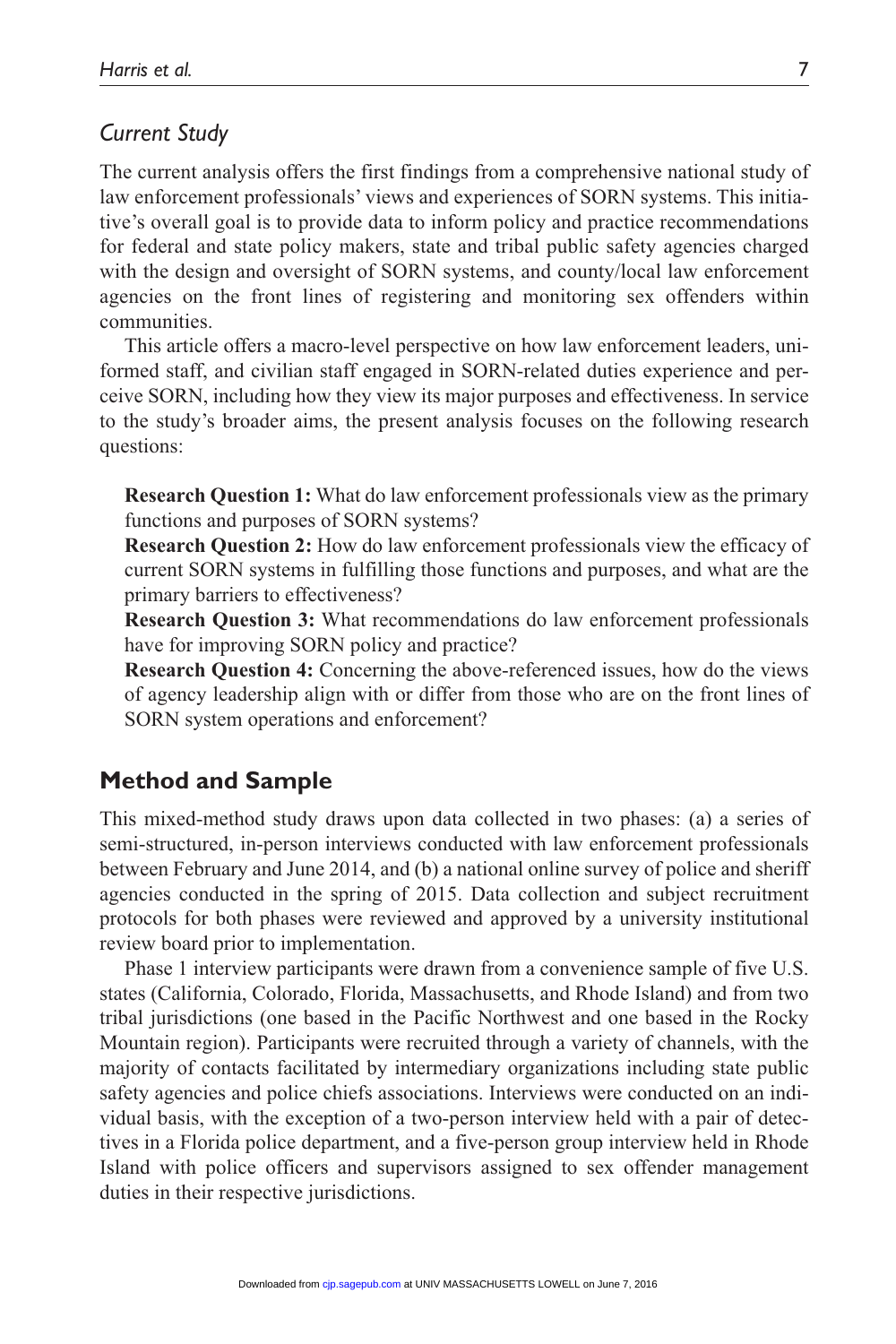| Respondent characteristics                               | $\mathsf{n}$   | %    |
|----------------------------------------------------------|----------------|------|
| Current position <sup>a</sup>                            |                |      |
| Civilian                                                 | 21             | 21.6 |
| Uniformed                                                | 68             | 70.1 |
| Agency leadership                                        | 8              | 8.2  |
| Years in law enforcement <sup>a</sup>                    |                |      |
| $0 - 15$                                                 | 31             | 35.2 |
| $16 - 25$                                                | 33             | 37.5 |
| $26+$                                                    | 24             | 27.3 |
| Access jurisdiction's sex offender registry <sup>a</sup> |                |      |
| Never                                                    | $\overline{2}$ | 2.2  |
| Rarely                                                   | 6              | 6.7  |
| Occasionally                                             | п              | 12.4 |
| Frequently                                               | 18             | 20.2 |
| Daily                                                    | 52             | 58.4 |
| Location                                                 |                |      |
| California                                               | 24             | 22.9 |
| Colorado                                                 | 37             | 35.2 |
| Florida                                                  | 15             | 14.3 |
| Massachusetts                                            | 9              | 8.1  |
| Rhode Island                                             | 7              | 6.7  |
| Tribal                                                   | 3              | 2.9  |

**Table 1.** Interviewee Characteristics.

aData missing for portion of sample.

A total of 105 law enforcement personnel participated in the interviews, including representatives from 26 state, county, and law enforcement agencies, as well as two representatives from tribal law enforcement and one member of the U.S. Marshal Service. Of these, 101 agreed to have their comments audio recorded and transcribed for in-depth analysis. Selected sample characteristics are summarized in Table 1. Approximately half of the sample was drawn from states that were deemed at the time of the study as having substantially implemented SORNA/AWA (Colorado and Florida), and half from states that had not implemented SORNA (California, Massachusetts, and Rhode Island). Approximately two thirds of those interviewed worked in states with sex offender provisions that include statewide laws restricting where sex offenders can live, commonly referred to as residence restriction laws (California and Florida).

Interview data were analyzed utilizing a multi-stage process. Following transcription and quality checks (which included expunging subject-identifying information), transcripts were imported and organized in NVivo, in accordance with the sections and subsections of the interview protocol. This was followed by a series of web-facilitated meetings among members of the research team to identify and explore emergent themes, as well as point of divergence and convergence within the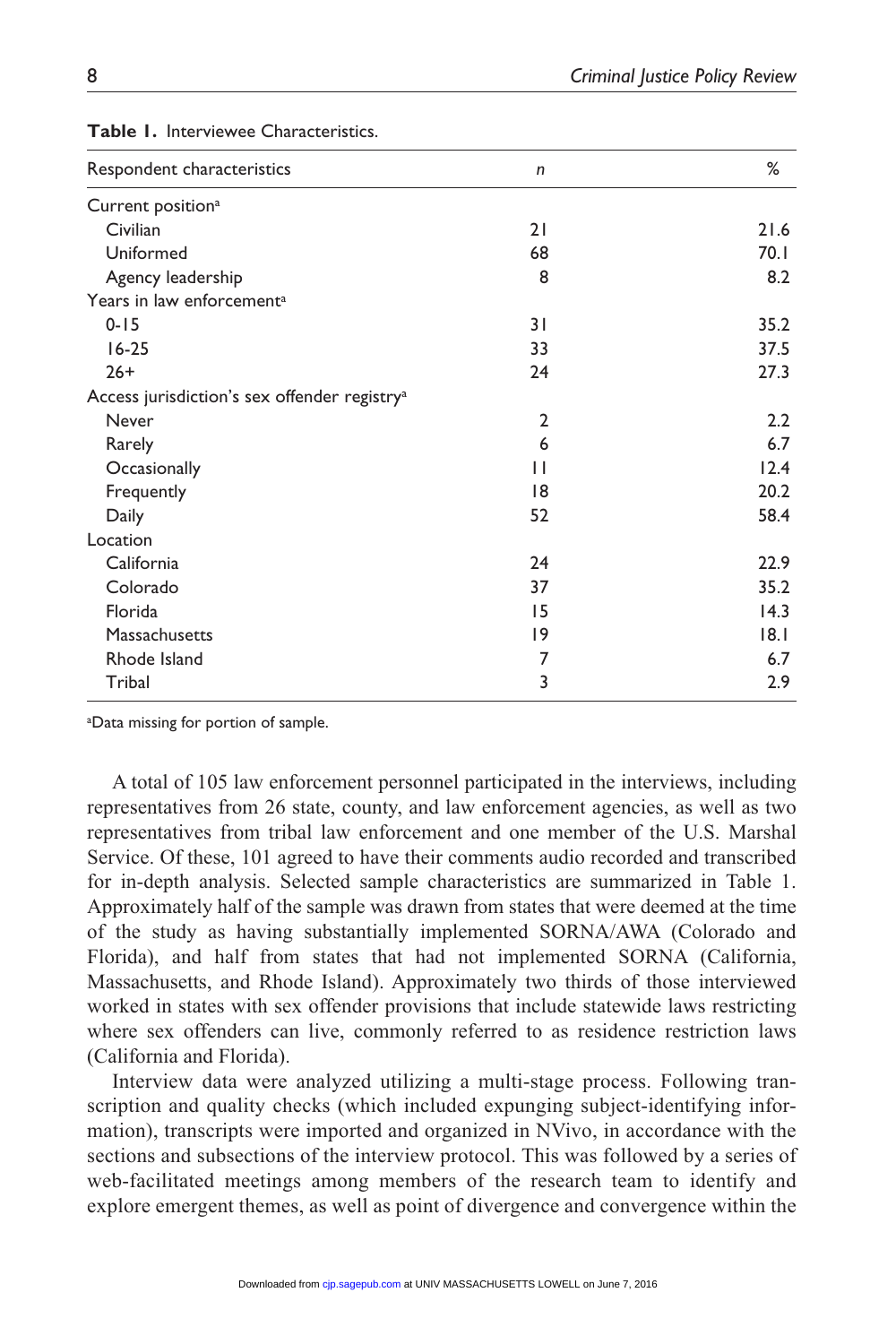data. Prior to each meeting, a particular section of the data was designated for review, and between three and four members of the research team independently read through the designated sections, noting the themes and ideas reflected in the interview responses. For purposes of the meeting, one member of the project team served as the lead facilitator, who was charged with developing a master list of themes, concepts, and ideas noted in the discussion. These elements were streamlined and consolidated into a hierarchical set of codes to help categorize and inventory the interview data. Following each meeting, the principal investigator (this article's lead author) worked with two coding specialists who were charged with independently applying these codes to the data within NVivo.

The coding schemes developed by the research team formed the basis for a comprehensive inventory of themes, concepts, opinions, and recommendations related to law enforcement experiences with SORN systems. This inventory, in turn, formed the basis for the second stage of data collection—A nationwide online survey that was designed to build upon the interview findings. The survey was administered through the services of Campbell Rinker, a marketing research and survey firm. Participants were invited to complete the survey via targeted email outreach, using a nationwide commercial list of 8,840 police chiefs and command staff and a list of 2,921 county sheriffs obtained from the National Sheriffs Association. Following initial outreach, prospective respondents were contacted through three waves of follow-up. The survey was open for 5 weeks between April and May of 2015.

The transmittal email included details on the survey scope and purpose, and a link to the survey. Respondents were informed that the survey was intended for completion by agency leadership (e.g., police chiefs, sheriffs), personnel involved in sex offender registration and management, and specialized personnel involved in sex crime investigations. The survey items presented to each respondent varied, with piping logic based on stated agency functions, respondent roles, and jurisdictional characteristics. Excluding "bounce backs" and invalid addresses, the survey was distributed to 9,472 email addresses. A total of 1,485 respondents consented to participate and proceeded to the survey, for an overall response rate of 15.7%. After accounting for missing data for some cases, this resulted in a final sample of 1,374 that is used for purposes of the present analysis.

Selected characteristics of the survey sample are summarized in Table 2. The final sample included representation from 49 states (all states with the exception of Hawaii) and from the District of Columbia. About 60.0% of the survey sample came from local police departments,  $39.3\%$  from county sheriffs, and the remainder ( $\leq 1\%$ ) from other types of agencies including state law enforcement agencies. Respondents were fairly evenly divided among senior agency command staff (34.9% of the sample), line-level commanders and supervisors (29.8%), and line-level staff (35.3% total, consisting of 26.6% uniform and 8.7% civilian). Over three quarters of respondents indicated that they had over 15 years of law enforcement experience. Approximately one third indicated that they currently spent 25% or more of their time on sex offender management duties, and a significant majority (over 95%) indicated that they had performed one or more duties related to sex offender monitoring, community notification, and sex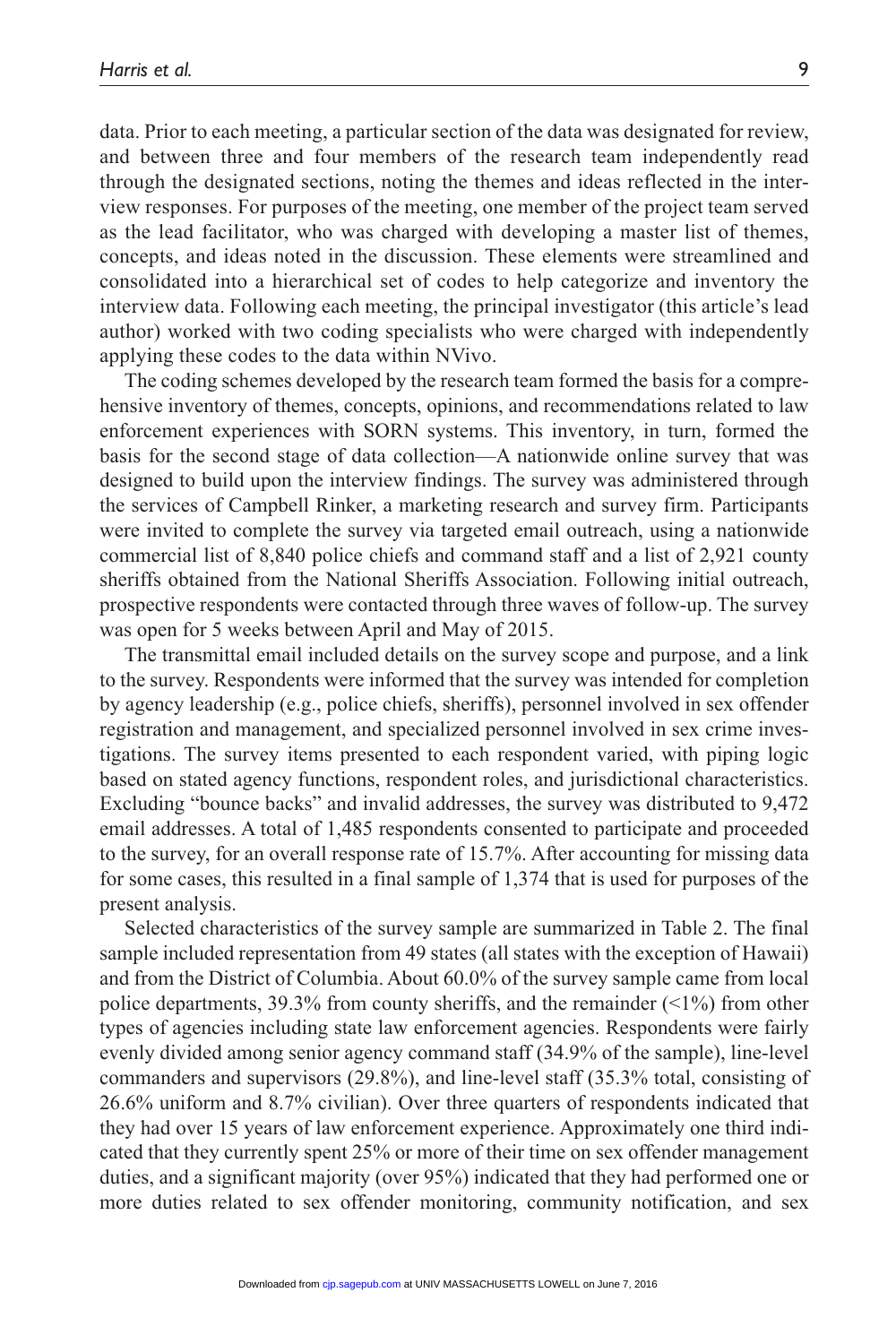| Respondent characteristics                                                      | n     | %    |
|---------------------------------------------------------------------------------|-------|------|
| Current position                                                                |       |      |
| Civilian                                                                        | 120   | 8.7  |
| Uniformed                                                                       | 775   | 56.4 |
| Agency leadership                                                               | 479   | 34.9 |
| Years in law enforcement                                                        |       |      |
| $0 - 15$                                                                        | 295   | 21.8 |
| $16 - 25$                                                                       | 533   | 39.4 |
| $26+$                                                                           | 526   | 38.8 |
| Percent of time on sex offender management duties (current position)            |       |      |
| < 25%                                                                           | 623   | 66.1 |
| 25%-50%                                                                         | 155   | 16.4 |
| 50%-75%                                                                         | 67    | 7.1  |
| >75%                                                                            | 98    | 10.4 |
| Functions performed in career <sup>a</sup>                                      |       |      |
| Sexual assault/sexual abuse criminal investigations                             | 1,024 | 74.5 |
| Monitoring/enforcing sex offender registry compliance                           | 832   | 60.6 |
| Locating missing/absconded sex offenders                                        | 815   | 59.3 |
| Child pornography/Internet crimes against children investigations               | 769   | 56.0 |
| Notifying/educating the public about sex offenders in the community             | 724   | 52.7 |
| Updating/maintaining sex offender information within the<br>registration system | 721   | 52.5 |
| None of above                                                                   | 68    | 4.9  |
| Agency type                                                                     |       |      |
| Local police                                                                    | 815   | 60.0 |
| County sheriffs                                                                 | 534   | 39.3 |
| State law enforcement                                                           | 10    | 0.7  |
| Region                                                                          |       |      |
| South                                                                           | 489   | 35.6 |
| Midwest                                                                         | 429   | 31.2 |
| West                                                                            | 241   | 17.5 |
| Northeast                                                                       | 215   | 15.6 |

**Table 2.** Survey Respondent Characteristics.

a Total percentage does not add to 100% because respondents could select multiple functions.

crimes investigation during their careers. Additional details regarding the interview and survey samples are available from the lead author by request.

# **Results**

The interviews and survey explored many dimensions of law enforcement experiences with SORN systems and related aspects of non-SORN community-based sex offender management. As the first analysis emerging from this research, the current study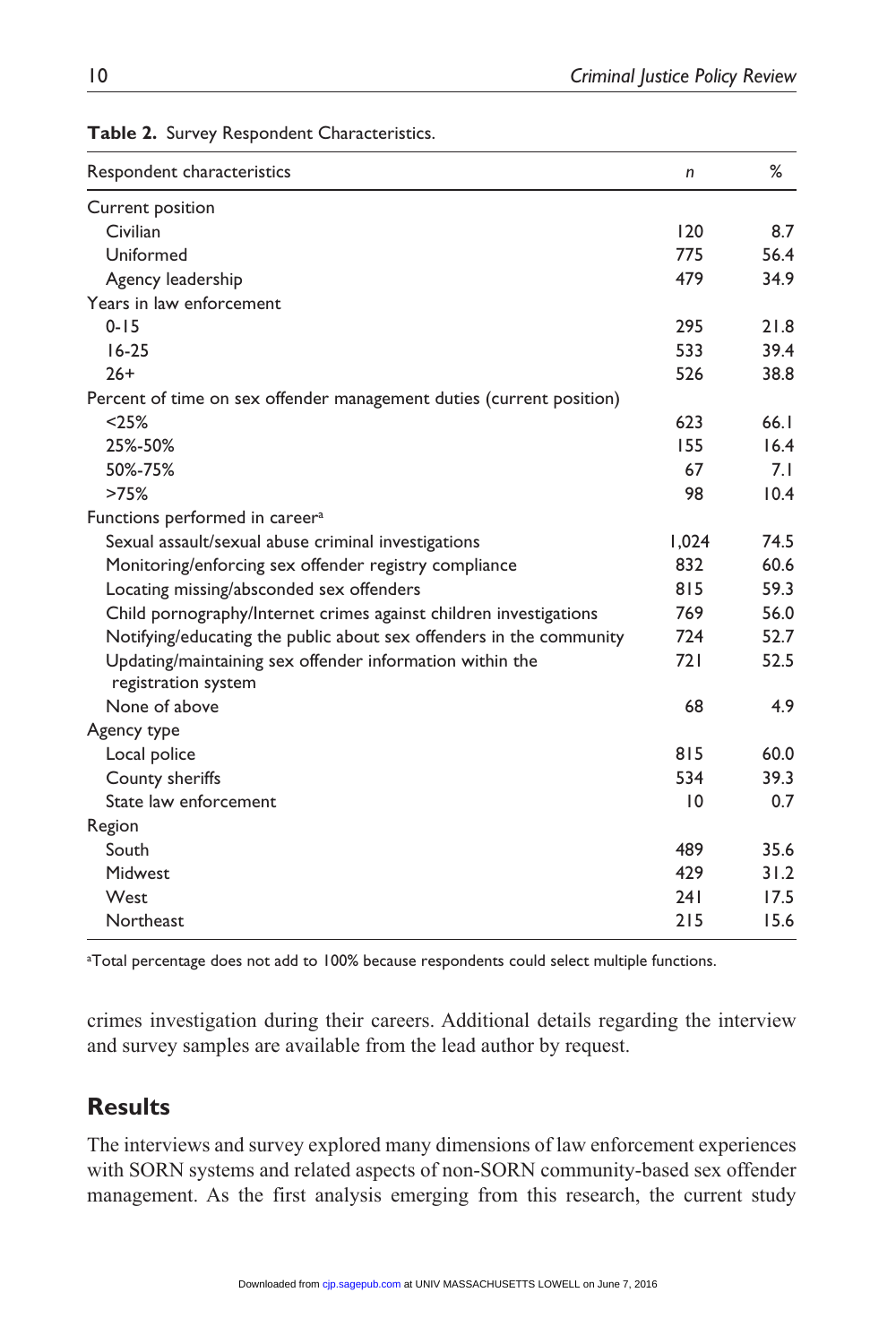focuses on macro-level aspects of SORN, exploring law enforcement views on (a) the general purposes and effectiveness of SORN systems, (b) barriers or challenges to SORN system effectiveness, and (c) policy priorities and recommendations.

In this section, we present basic summaries of the themes emerging from the interviews, followed by associated survey results and analyses comparing the views of agency leadership, line uniformed personnel, and civilian personnel involved in SORN-related duties. To test for significant differences across position types, we present results from one-way ANOVAs, in addition to corresponding Welch's *t* tests for each intergroup pairing (civilians vs. line uniform, civilians vs. agency leadership, line uniform vs. agency leadership), using mean scores on the various scales as the dependent measure. Due to the issue of multiple comparisons, for the bivariate comparisons, the Hommel adjustment was used (Hommel, 1988). Non-parametric tests (Kruskal– Wallis and Mann–Whitney tests, respectively) were also conducted, approaching the dependent variables as ordinal measures. Results of these latter tests, which comported with the ANOVA and *t*-test results, are available from the authors by request.

#### *Perspectives in SORN Purposes and Effectiveness*

The Phase 1 interviews began with an open-ended prompt asking respondents to describe what they viewed as the primary functions of SORN. While varying in both content and emphasis, responses focused on five main thematic clusters:

- 1. Serving as a public information resource;
- 2. Supporting law enforcement to monitor offenders;
- 3. Providing information to support sex crime investigations;
- 4. Facilitating the sharing and transfer of sex offender information across law enforcement agencies and jurisdictions; and
- 5. Reducing re-offense risk through the promotion of offender accountability.

Survey respondents were presented with the five general SORN-related objectives derived from the interview data and asked to indicate the overall effectiveness of their current SORN system in meeting each. Respondents rated effectiveness on a 4-point scale, ranging from very effective to very ineffective. Table 3 presents the responses for each of the five survey items, presenting proportional distributions for the entire respondent sample and separately for agency leadership, uniformed line personnel, and civilian registry staff. Table 4 presents these data as mean values, scaled from 1 (*very ineffective*) to 4 (*very effective*), along with ANOVA results and significance levels for corresponding *t* tests for each intergroup pairing.

Across all three subgroups, SORN systems were rated as (a) most effective for purposes of information sharing across agencies and monitoring offenders, (b) moderately effective for purposes of informing the public and supporting sex crime investigations, and (c) somewhat less effective in their ability to reduce the likelihood of re-offending.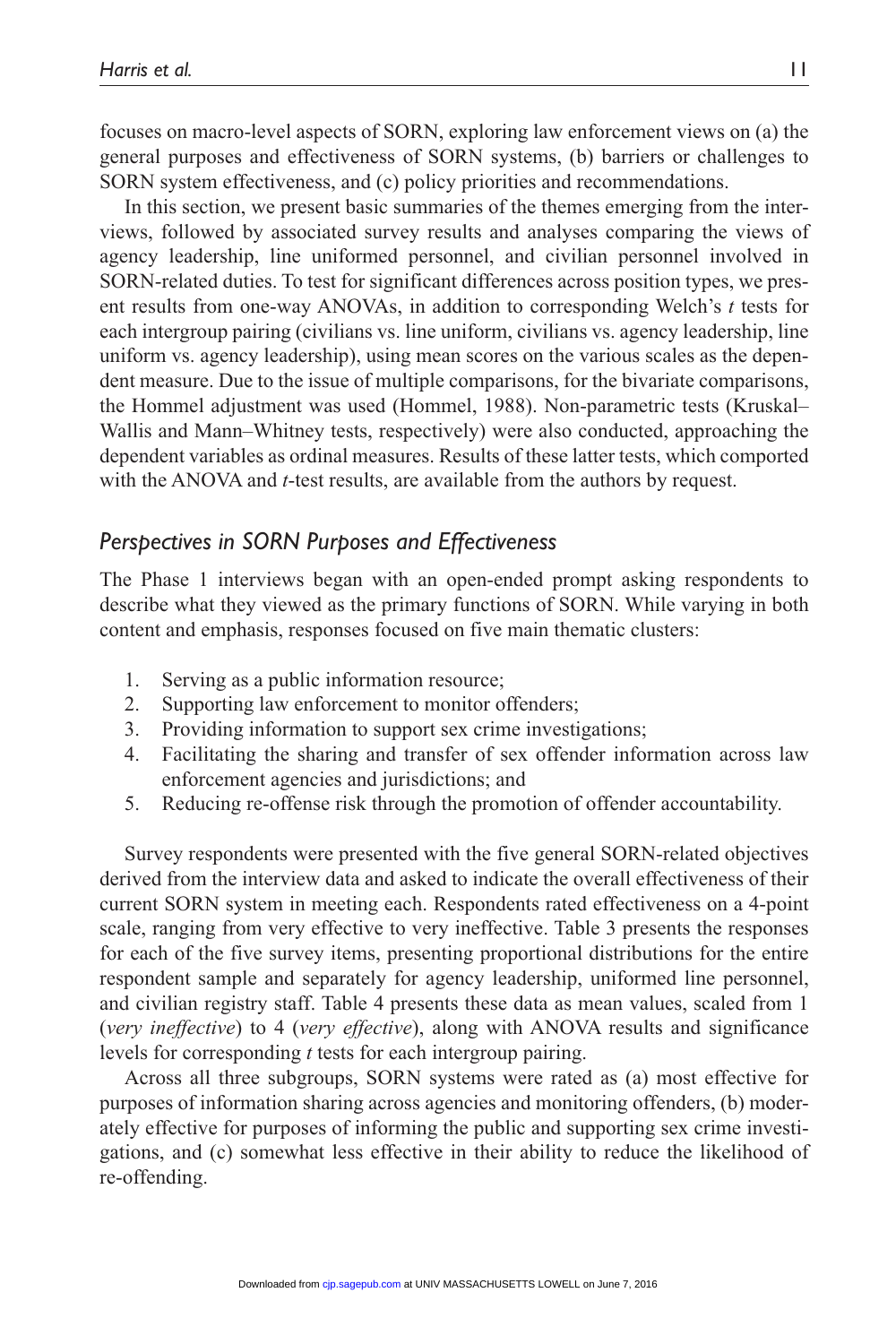|                                                           | Overall sample | Civilian | Uniformed | Agency leadership |
|-----------------------------------------------------------|----------------|----------|-----------|-------------------|
|                                                           | %              | %        | %         | %                 |
| Serving as a public information resource                  |                |          |           |                   |
| Very effective                                            | 40.2           | 47.9     | 40.2      | 38.3              |
| Somewhat effective                                        | 46.9           | 43.6     | 44.9      | 50.9              |
| Somewhat ineffective                                      | 10.6           | 6.8      | 12.2      | 8.9               |
| Very ineffective                                          | 2.3            | 1.7      | 2.7       | 2.0               |
| Supporting law enforcement to monitor offenders           |                |          |           |                   |
| Very effective                                            | 45.2           | 53.8     | 47.1      | 39.9              |
| Somewhat effective                                        | 44.8           | 40.2     | 42.7      | 49.5              |
| Somewhat ineffective                                      | 8.5            | 4.3      | 8.9       | 8.9               |
| Very ineffective                                          | 1.5            | 1.7      | 1.3       | 1.7               |
| Providing information to support sex crime investigations |                |          |           |                   |
| Very effective                                            | 31.1           | 45.3     | 32.4      | 25.3              |
| Somewhat effective                                        | 54.9           | 45.3     | 52.2      | 61.8              |
| Somewhat ineffective                                      | 11.2           | 6.8      | 12.0      | 10.9              |
| Very ineffective                                          | 2.8            | 2.6      | 3.3       | 2.0               |
| Reduce likelihood of re-offending                         |                |          |           |                   |
| Very effective                                            | 9.2            | 13.8     | 9.5       | 7.6               |
| Somewhat effective                                        | 44.6           | 46.6     | 42.8      | 46.9              |
| Somewhat ineffective                                      | 28.3           | 23.3     | 29.3      | 27.9              |
| Very ineffective                                          | 17.9           | 16.4     | 18.4      | 17.5              |
| Share information between agencies                        |                |          |           |                   |
| Very effective                                            | 45.5           | 64.1     | 45.5      | 40.8              |
| Somewhat effective                                        | 47.4           | 32.5     | 46.7      | 52.3              |
| Somewhat ineffective                                      | 5.3            | 3.4      | 6.0       | 4.6               |
| Very ineffective                                          | 1.9            | 0.0      | 1.9       | 2.4               |

**Table 3.** Perspectives in SORN Purposes and Effectiveness.

*Note.* SORN = sex offender registration and notification.

Across all five of the rated dimensions, civilian staff within our sample reflected the highest overall confidence in SORN's effectiveness, followed by uniformed line personnel, and agency leaders expressed the lowest levels of confidence in SORN effectiveness. ANOVA indicated statistically significant differences across three of the five dimensions—keeping tabs on offenders,  $F(2, 1325) = 3.93$ ,  $p = .020$ ; supporting sex crime investigations,  $F(2, 1319) = 4.82$ ,  $p = .008$ ; and sharing information across agencies,  $F(2, 1325) = 9.06$ ,  $p < .001$ . Corresponding *t* tests indicated not only that differences were generally attributable to the higher effectiveness estimates of civilian respondents, but also that uniformed line personnel expressed moderately more confidence than agency leaders in SORN's ability to keep tabs on offenders, *t*(977.71) =  $1.92, p = .055.$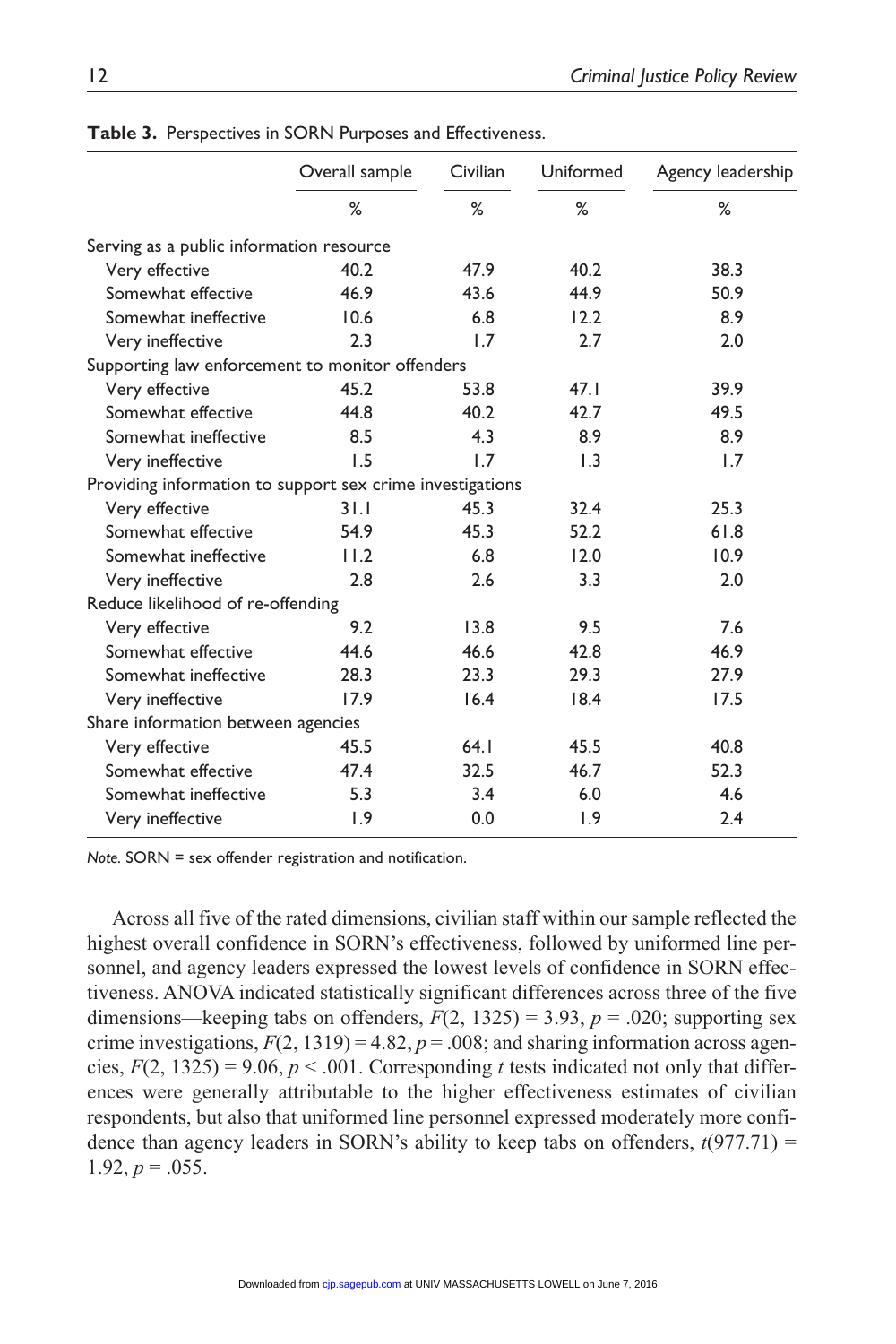|                                                                                                                                                                                                                                                                                                                     |                           |                                        | Overall Civilian (A) Uniformed (B) Agency leadership (C) |                 |   | Results of t test |  |
|---------------------------------------------------------------------------------------------------------------------------------------------------------------------------------------------------------------------------------------------------------------------------------------------------------------------|---------------------------|----------------------------------------|----------------------------------------------------------|-----------------|---|-------------------|--|
|                                                                                                                                                                                                                                                                                                                     | $M(SD)$ $M(SD)$           | M(SD)                                  | M(SD)                                                    |                 |   | F P AB AC BC      |  |
| Serving as a public information<br>resource                                                                                                                                                                                                                                                                         |                           | $3.25(0.73)$ $3.37(0.69)$ $3.22(0.76)$ | 3.25 (0.70)                                              | 2.09 .124       |   |                   |  |
| Supporting law enforcement to<br>monitor offenders                                                                                                                                                                                                                                                                  | $3.14(0.72)$ 3.46 (0.66)  | 3.35 (0.70)                            | 3.28 (0.69)                                              | 3.93 020        |   | ≸                 |  |
| Providing information to support sex<br>crime investigations                                                                                                                                                                                                                                                        | $3.34(0.70)$ 3.33 (0.72)  | 3.14(0.75)                             | 3.10 (0.66)                                              | 4.82 .008       | ≸ | 菜                 |  |
| Reduce likelihood of re-offending                                                                                                                                                                                                                                                                                   | $2.45(0.89)$ $2.58(0.92)$ | 2.43 (0.90)                            | 2.45 (0.87)                                              | 1.33 .265       |   |                   |  |
| Share information between agencies                                                                                                                                                                                                                                                                                  | $3.36(0.67)$ $3.61(0.56)$ | 3.36 (0.68)                            | 3.31 (0.67)                                              | 9.06 $.000$ *** |   | 菱                 |  |
| Note. SORN = sex offender registration and notification; AB = significant difference between civilian and uniformed; AC = significant difference between<br>civilian and agency leadership; $BC =$ significant difference between uniformed and agency leadership.<br>* $p < .05$ . ** $p < .01$ . *** $p < .001$ . |                           |                                        |                                                          |                 |   |                   |  |

Table 4. Perspectives on SORN Purposes and Effectiveness. **Table 4.** Perspectives on SORN Purposes and Effectiveness.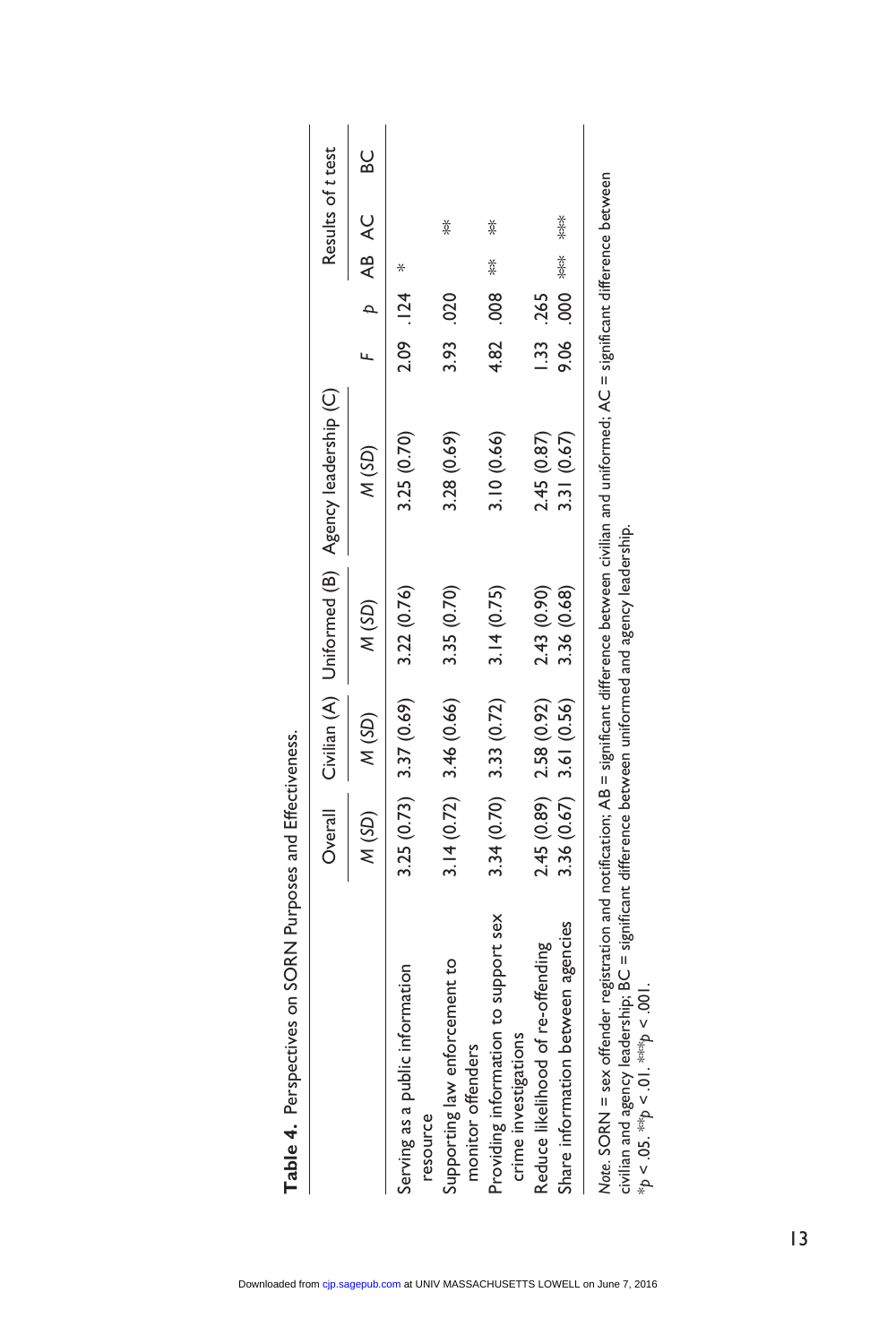### *Perspectives on Barriers and Challenges Related to SORN Effectiveness*

The interviews offered in-depth perspectives on the issues and challenges related to the public safety efficacy of SORN systems. Analyses of interview data identified 18 commonly referenced issues—10 of these were connected to citizen uses and perceptions of registry information, and eight were connected to SORN utility as a law enforcement tool. These issues were presented to survey respondents in three clusters, as summarized in Table 5. Respondents were asked to rank their concern with each item along a 4-point continuum—major concern, moderate concern, minimal concern, and no concern. The mean ratings of each listed item by respondent role, along with ANOVA results and *t*-test significance levels, are presented in Table 6.

Broadly examining mean ratings across all three categories of challenges, certain findings are fairly consistent across respondent roles. All three groups (civilian staff, line uniform staff, and agency leadership) rated concerns about transient and homeless registrants most highly among all listed challenges (*M* ratings of 3.03, 3.10, and 3.02, respectively) followed closely by concerns about public misunderstanding or misinterpretation of registry information (*M* ratings of 2.96, 2.86, and 2.88). At the other end of the spectrum, survey respondents collectively expressed the lowest levels of apprehension over issues related to the scope of individuals contained on the public sex offender registry—concerns that the reach of the public registry was too broad received the lowest mean rating across all three groups (*M* ratings of 1.81, 1.97, and 2.01), and concerns that the registry was too limited was also rated low compared with most other items (*M* ratings of 2.33, 2.39, and 2.36). Below, we briefly consider some of the key findings and intergroup differences within each of the three categories of challenges.

*Citizen uses and perceptions.* As noted above, public misunderstanding or misinterpretation of registry information was expressed as a relatively high matter of concern across the sample. In addition, respondent groups were fairly uniform in their concern that sex offender registries may produce a false sense of security among the public. Respondents across the three groups also expressed moderate levels of collective concern for several other areas in this domain, including the belief that too few citizens access the registry, that citizens often do not take protective action based on registry information, and that the citizens could use more specific information about the risk posed by those on the registry. Within this category, ANOVA results indicated general consistency across respondent groups, with one exception. Specifically, agency leaders were significantly more likely than either civilians or line uniform staff to express concern that information contained on public sex offender registries may provoke unnecessary fear within the community,  $F(2, 1130) = 6.29$ ,  $p = .002$ .

*SORN as crime prevention tool.* This category included several issues that were ranked as comparatively high matters of concern across respondent groups, including those related to transient and homeless registrants, incomplete information related to registrants' prior offenses and charges, and the need for more non-SORN probation and parole supervision. The relatively high ratings for these three items are fairly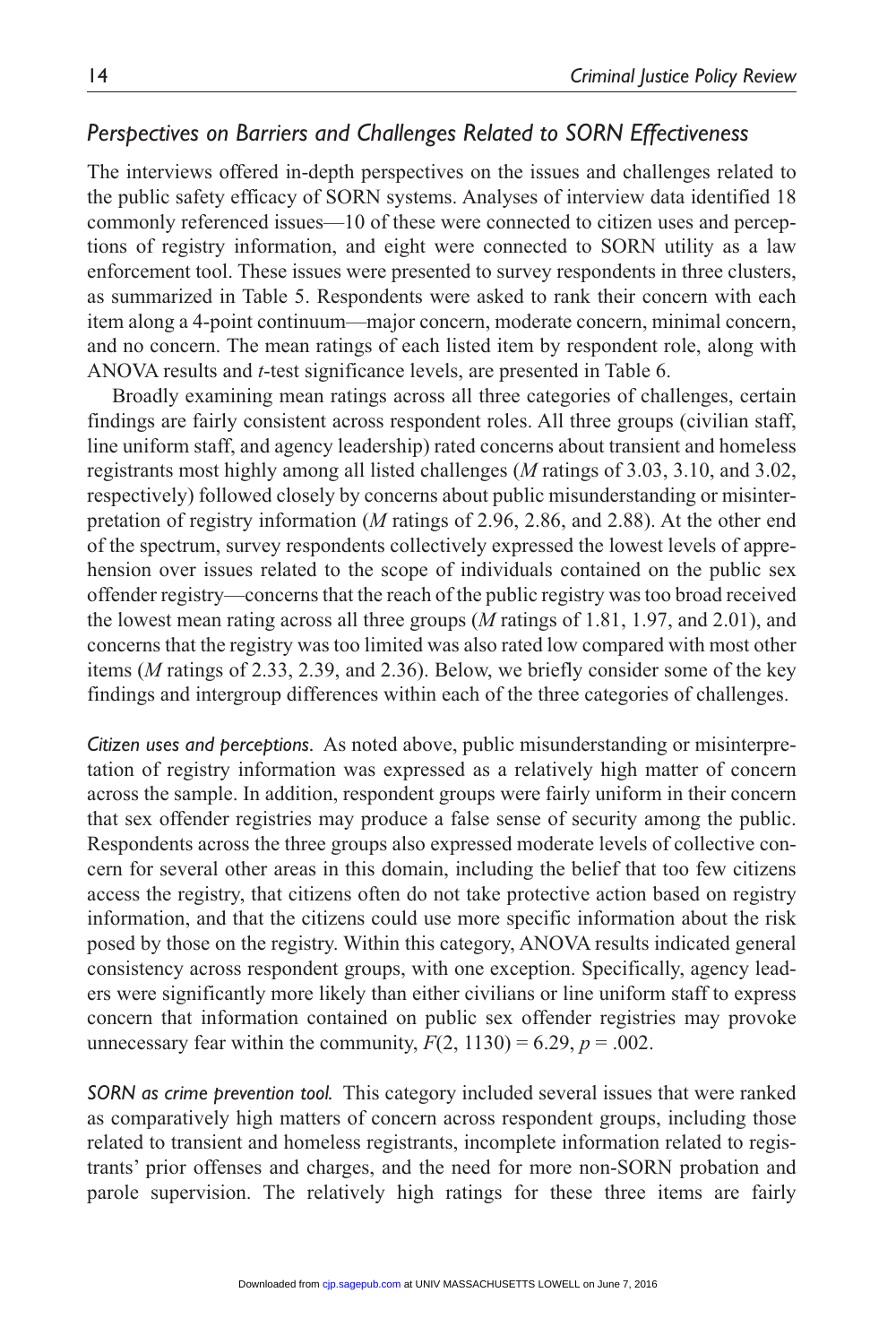| Variable                                   | Response                                                                                                                                                                    |
|--------------------------------------------|-----------------------------------------------------------------------------------------------------------------------------------------------------------------------------|
| Citizen uses and perceptions               |                                                                                                                                                                             |
| Too few citizens access                    | Too few citizens access and consult with the public sex offender registry                                                                                                   |
| Little protective action                   | Among citizens who do consult the registry, too few use the information to take protective actions                                                                          |
| Public misunderstanding                    | Citizens may misunderstand or misinterpret information contained on the registry                                                                                            |
| False sense of security                    | The public registry may give citizens a false sense of security by causing them to ignore other risks<br>of sexual victimization (e.g., from family, friends, or relatives) |
| Jnnecessary fear                           | The public registry may contribute to unnecessary fear within the community                                                                                                 |
| Sex offender harassment                    | The public registry may lead to citizens targeting or harassing sex offenders in their communities                                                                          |
| Needs to be more user-friendly             | The public registry website needs to be made more accessible and user-friendly                                                                                              |
| Needs better risk information              | The public registry website needs to provide more detailed risk information on individual offenders                                                                         |
| Registry too limited                       | The list of offenders on the public Internet registry is too limited—the registry should be expanded<br>to include information on a broader range of offenders              |
| Registry too broad                         | The list of offenders on the public Internet registry is too broad—information on lower risk<br>offenders should be controlled by law enforcement                           |
| Crime prevention tool                      |                                                                                                                                                                             |
| Too many RSOs                              | There are too many RSOs to manage and monitor given our available resources                                                                                                 |
| Issues distinguishing high and<br>low risk | The registry's classification system does not sufficiently distinguish between those on the higher and<br>lower ends of the risk spectrum                                   |
| Resources used on low risk<br>offenders    | Registry requirements related to low risk offenders absorb system resources that could be<br>directed toward managing higher risk offenders                                 |
| Transient and homeless RSOs                | Too few resources are allocated to address the challenges of monitoring transient and homeless<br>sex offenders                                                             |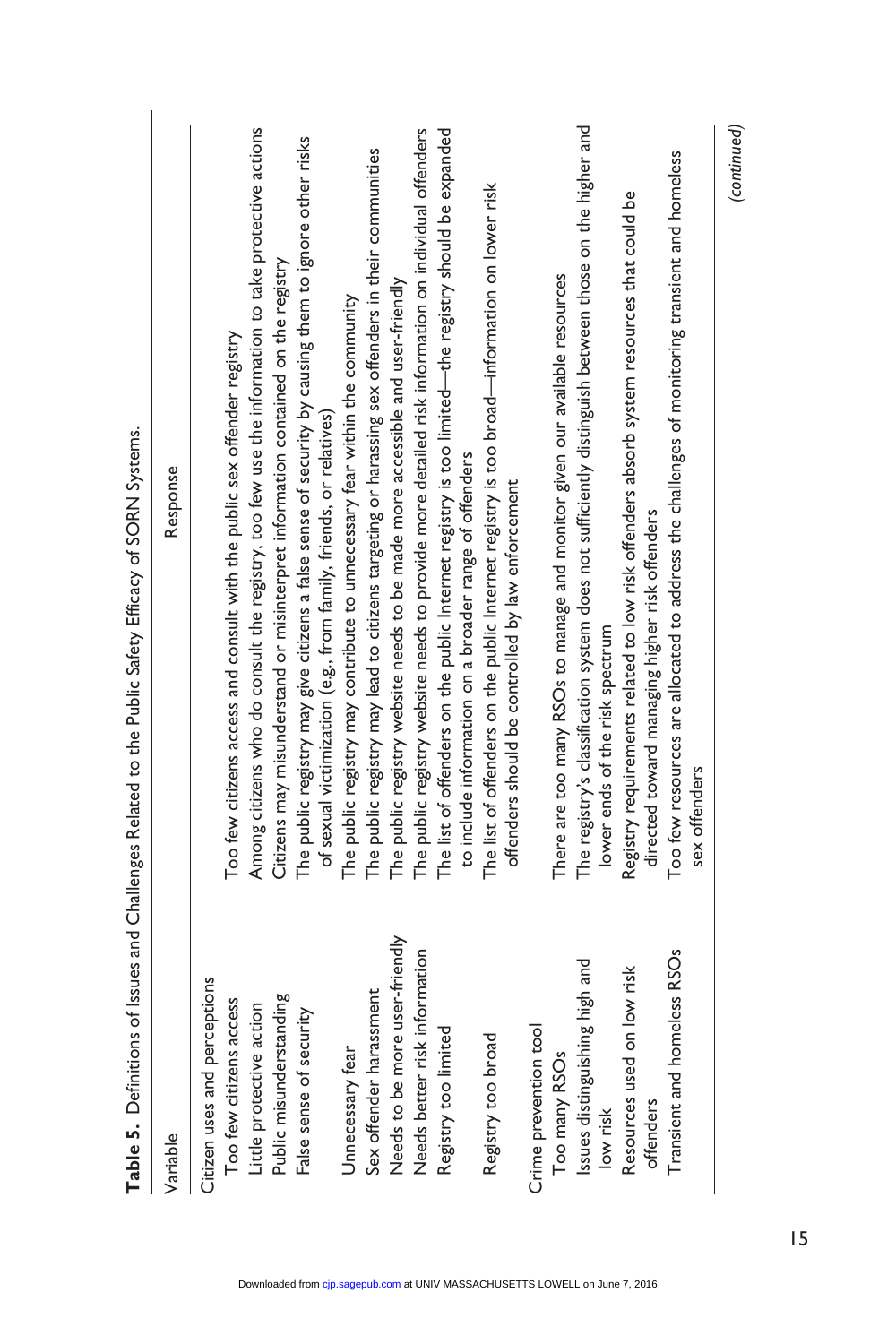| Table 5. (continued)                                                                    |                                                                                                                                                                                                                                                                                        |
|-----------------------------------------------------------------------------------------|----------------------------------------------------------------------------------------------------------------------------------------------------------------------------------------------------------------------------------------------------------------------------------------|
| Variable                                                                                | Response                                                                                                                                                                                                                                                                               |
| Incomplete offense histories/<br>charges                                                | Offense histories/charges listed on the registry are incomplete and do not tell the full story                                                                                                                                                                                         |
| Need for probation or parole<br>supervision                                             | More of the RSOs in our community should be under formal probation or parole supervision                                                                                                                                                                                               |
| Address information outdated<br>Little integration with critical<br>information systems | The sex offender registry is not sufficiently integrated with other critical information systems (e.g.,<br>Address information contained in the registry may be outdated or otherwise unreliable<br>motor vehicles, criminal history, court records, correctional information systems) |
| or unreliable                                                                           |                                                                                                                                                                                                                                                                                        |
| Sex crime investigation                                                                 |                                                                                                                                                                                                                                                                                        |
| Difficulties distinguishing risk<br>(high vs. low)                                      | The registry's classification system does not sufficiently distinguish between those on the higher and<br>lower ends of the risk spectrum                                                                                                                                              |
| Unreliable address information                                                          | Address information contained in the registry may be outdated or otherwise unreliable                                                                                                                                                                                                  |
| Incomplete criminal history                                                             | Offense histories/charges listed on the registry are incomplete and do not tell the full story                                                                                                                                                                                         |
| Integration with other                                                                  | The sex offender registry is not sufficiently integrated with other critical information systems (e.g.,                                                                                                                                                                                |
| information systems                                                                     | motor vehicles, criminal history, court records, correctional information systems)                                                                                                                                                                                                     |
|                                                                                         | Note, SORN = sex offender registration and notification: RSO = registered sex offender.                                                                                                                                                                                                |

*Note*. SORN = sex offender registration and notification; RSO = registered sex offender. ႜౣိ  $\frac{1}{2}$ ႜౣᢅ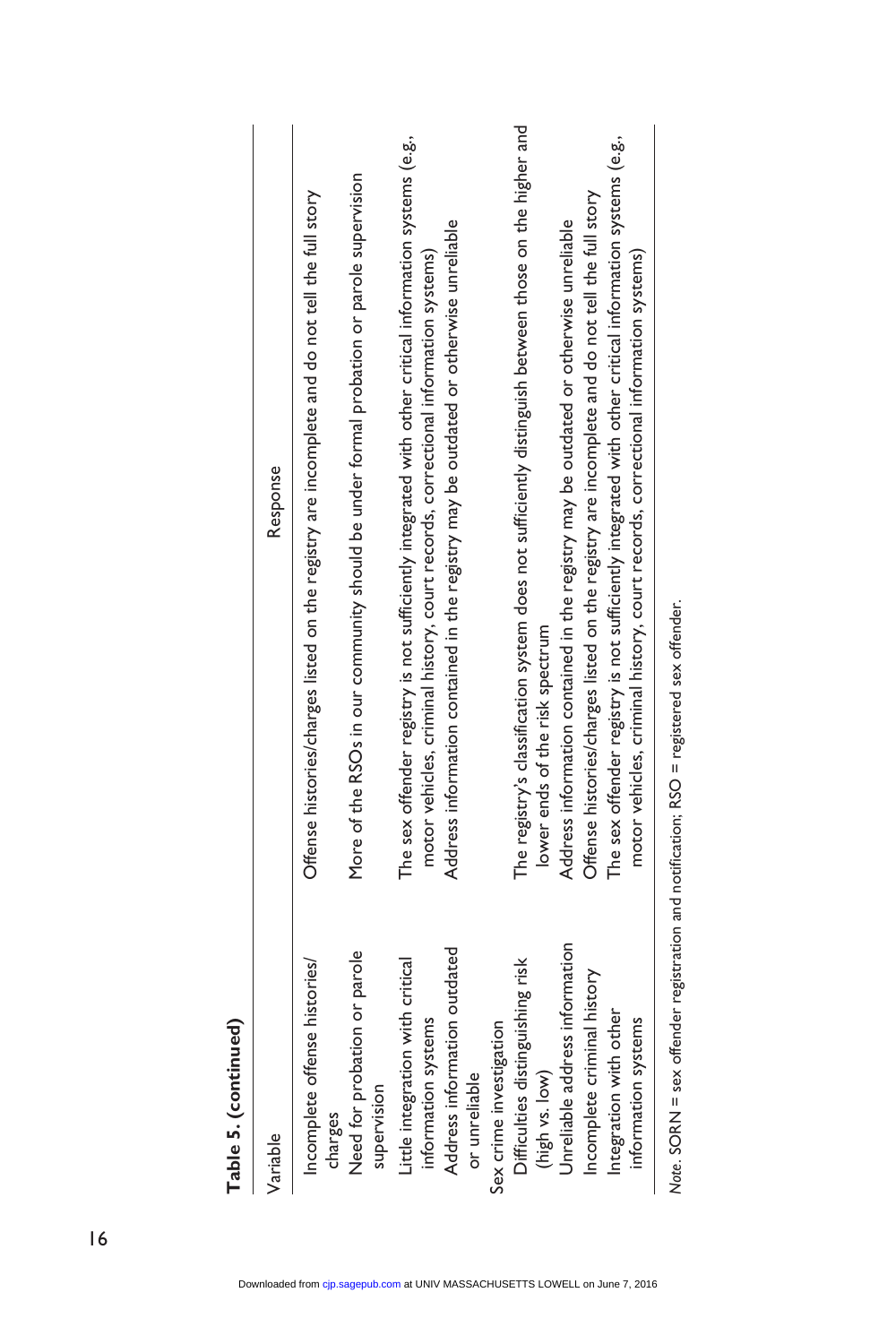|                                                                                                                                                                                                                                                                                                   | Overall        | Civilian (A)               | Uniformed (B)    | Agency leadership (C) |                                                                       |                 |   | Results of t test |    |
|---------------------------------------------------------------------------------------------------------------------------------------------------------------------------------------------------------------------------------------------------------------------------------------------------|----------------|----------------------------|------------------|-----------------------|-----------------------------------------------------------------------|-----------------|---|-------------------|----|
|                                                                                                                                                                                                                                                                                                   | (SD)           | M(SD)                      | (SD)             | M(SD)                 | щ                                                                     | Þ               | Æ | Q                 | BC |
| Citizen perceptions and uses                                                                                                                                                                                                                                                                      |                |                            |                  |                       |                                                                       |                 |   |                   |    |
| Too few citizens access                                                                                                                                                                                                                                                                           | 2.66 (0.82)    | 2.54 (0.82)                | 2.66 (0.84)      | 2.69 (0.79)           | $\overline{5}$                                                        | 209             |   |                   |    |
| Little protective action                                                                                                                                                                                                                                                                          | (0.75)<br>2.52 | 2.48 (0.81)                | 2.50 (0.75)      | 2.56 (0.74)           |                                                                       | 348             |   |                   |    |
| Public misunderstanding                                                                                                                                                                                                                                                                           | (0.83)<br>2.88 | 2.96 (0.78)                | 2.86 (0.83)      | 2.88 (0.83)           | $\frac{106}{0.79}$                                                    | 454             |   |                   |    |
| False sense of security                                                                                                                                                                                                                                                                           | (0.87)<br>2.77 | 2.68 (0.94)                | 2.80 (0.89)      | 2.77 (0.83)           |                                                                       | 398             |   |                   |    |
|                                                                                                                                                                                                                                                                                                   | (0.88)<br>2.42 | 2.29 (0.92)                | 2.36 (0.88)      | 2.53 (0.85)           |                                                                       | $\frac{2}{3}$   |   | ⋇                 | 菜  |
| Unnecessary fear<br>Sex offender harassment                                                                                                                                                                                                                                                       | (0.83)<br>2.27 | 2.33 (0.86)                | 2.22 (0.86)      | 2.31 (0.78)           | 0.3887772                                                             | $\frac{1}{8}$   |   |                   |    |
| Needs to be more user-friendly                                                                                                                                                                                                                                                                    | (0.92)<br>2.25 | 2.13 (0.92)                | 2.24 (0.92)      | 2.29 (0.93)           |                                                                       |                 |   |                   |    |
| Needs better risk information                                                                                                                                                                                                                                                                     | (0.90)<br>2.59 | 2.46 (0.94)                | 2.61 (0.91       | 2.59 (0.88)           |                                                                       | $rac{245}{311}$ |   |                   |    |
| Registry too limited                                                                                                                                                                                                                                                                              | (0.94)<br>2.37 | 2.33 (0.96)                | 2.39 (0.95)      | 2.36 (0.92)           |                                                                       | $\mathsf{g}^2$  |   |                   |    |
| Registry too broad                                                                                                                                                                                                                                                                                | (0.88)<br>1.97 | $(8.0)$ 18.1               | $(16.0)$ $(6.1)$ | 2.01 (0.85)           | 2.24                                                                  | $rac{1}{2}$     |   | ⋇                 |    |
| Crime prevention tool                                                                                                                                                                                                                                                                             |                |                            |                  |                       |                                                                       |                 |   |                   |    |
| Too many RSOs                                                                                                                                                                                                                                                                                     | 2.55 (0.97)    | 2.38 (1.06)                | 2.62 (0.97)      | 2.51 (0.94)           | 3.43                                                                  | 033             | ₩ |                   |    |
| high and low risk<br>Issues distinguishing                                                                                                                                                                                                                                                        | 2.62 (0.95)    | 2.53 (1.04)                | 2.57 (0.96)      | 2.72 (0.90)           |                                                                       | 030             |   |                   | ₩  |
| ow risk offenders<br>Resources used on I                                                                                                                                                                                                                                                          | (0.89)<br>2.31 | 2.14(0.94)                 | (0.90)<br>2.30   | 2.38(0.84)            | $\frac{1}{2}$ $\frac{1}{2}$ $\frac{1}{2}$ $\frac{1}{2}$ $\frac{1}{2}$ | 039             |   | ⋇                 |    |
| Transient and homeless RSOs                                                                                                                                                                                                                                                                       | (0.88)<br>3.06 | 3.03 (0.93)                | 3.10 (0.89)      | 3.02(0.84)            |                                                                       | 356             |   |                   |    |
| Incomplete offense histories/charges                                                                                                                                                                                                                                                              | 2.74 (0.89)    | 2.75 (0.98)                | 2.74 (0.93)      | 2.75 (0.82)           | 0.00                                                                  | 996             |   |                   |    |
| Need for probation or parole supervision                                                                                                                                                                                                                                                          | (0.88)<br>2.78 | 2.66 (0.90)<br>2.54 (1.02) | 2.78 (0.92)      | 2.80 (0.82)           | $\frac{6.39}{ }$                                                      | 342             |   |                   |    |
| Little integration with critical information systems                                                                                                                                                                                                                                              | (0.95)<br>2.61 |                            | 2.52 (0.95)      | 2.74 (0.92)           |                                                                       | .002            |   |                   | 菱  |
| outdated or unreliable<br>Address information                                                                                                                                                                                                                                                     | (0.92)<br>2.57 | 2.44 (1.06)                | (0.93)<br>2.44   | 2.76 (0.84)           | 6.37                                                                  | $rac{0}{2}$     |   | 菜                 | 菱  |
| Sex crime investigation                                                                                                                                                                                                                                                                           |                |                            |                  |                       |                                                                       |                 |   |                   |    |
| Difficulties distinguishing risk (high vs. low)                                                                                                                                                                                                                                                   | 2.65 (0.93)    | 2.08 (0.76)                | 2.60 (0.95)      | 2.73 (0.90)           | 4.85                                                                  | 008             | ⋇ | 菜                 | ⋇  |
| Unreliable address information                                                                                                                                                                                                                                                                    | 2.72 (0.93)    | 2.15 (0.90)                | 2.63(0.94)       | 2.86 (0.89)           | 0.20                                                                  | 000             |   | ⋇                 | 菱  |
| history<br>Incomplete criminal                                                                                                                                                                                                                                                                    | 2.79 (0.89)    | 2.69 (0.85)                | 2.76 (0.91)      | 2.84 (0.85)           | 0.92                                                                  | 400             |   |                   |    |
| Integration with other information systems                                                                                                                                                                                                                                                        | (0.94)<br>2.74 | (0.72)<br>2.17             | 2.69 (0.97)      | (0.91)<br>2.81        | 4.29                                                                  | $rac{4}{2}$     | ₩ | 菜                 | ⋇  |
| Note. AB = significant difference between civilian and uniformed; AC = significant difference between civilian and agency leadership; BC = significant difference between uniformed and<br>registered sex offender<br>$\overline{5}$<br>agency leadership; RSO = 1<br>*p < .05. **p < .01. ***p < |                |                            |                  |                       |                                                                       |                 |   |                   |    |
|                                                                                                                                                                                                                                                                                                   |                |                            |                  |                       |                                                                       |                 |   |                   |    |

Table 6. Effects of Position on Citizen Perceptions and Uses, Offender Monitoring, and Sex Crime Investigations. **Table 6.** Effects of Position on Citizen Perceptions and Uses, Offender Monitoring, and Sex Crime Investigations.

17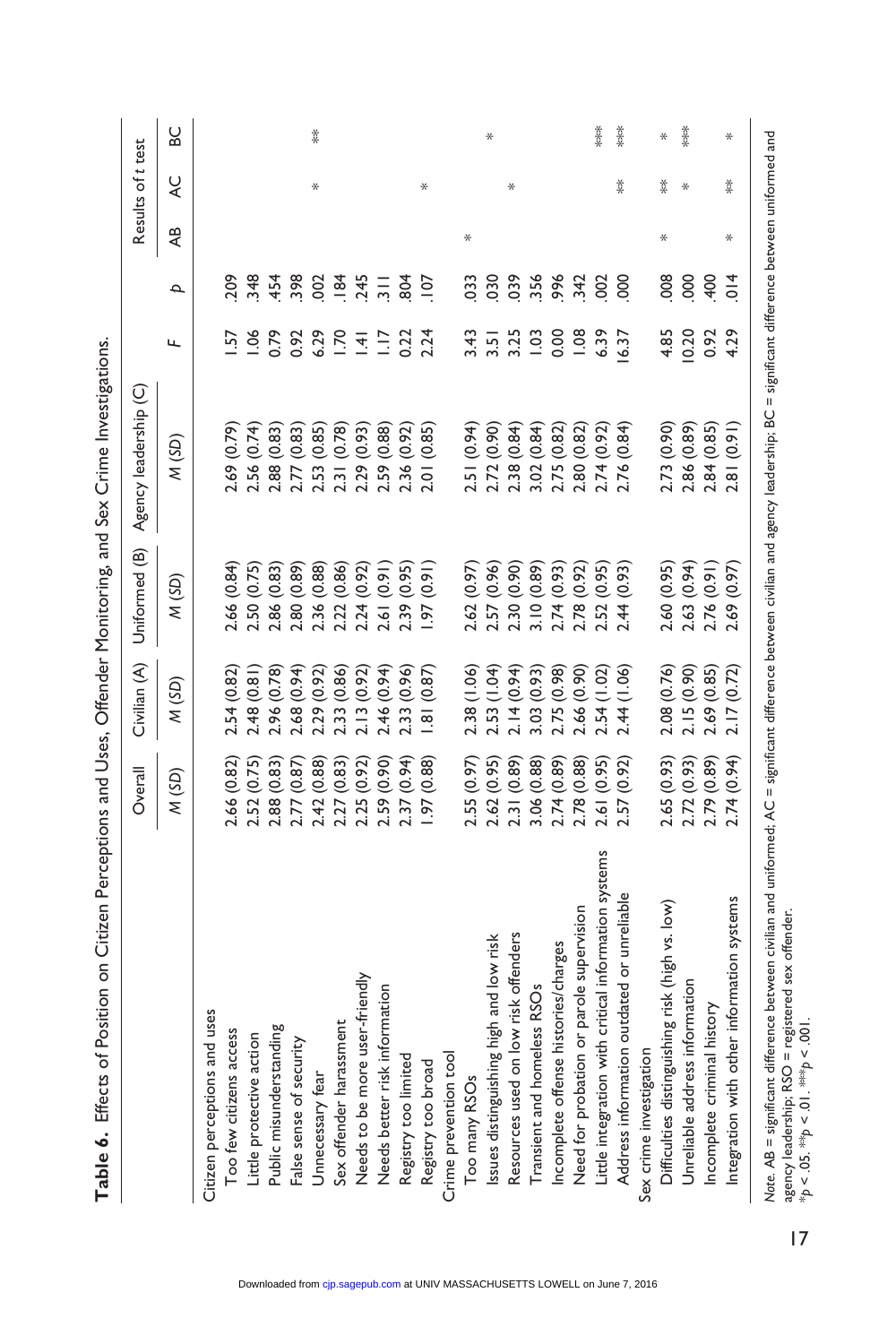consistent across respondent roles, with ANOVA results detecting no significant between-group differences. For the remaining five items in this category, however, ANOVA results indicate significant between-group differences. Concerns that there are too many RSOs to monitor were rated significantly higher by line uniform staff than by either civilians or agency leadership,  $F(2, 1074) = 3.43$ ,  $p = .033$ . Agency leaders, for their part, expressed significantly more concern than line personnel (uniformed or civilian) over matters related to SORN system efficiency, completeness, and accuracy, including SORN systems' ability to distinguish between high and lower risk offenders,  $F(2, 1075) = 3.51$ ,  $p = .030$ ; resources being used on low risk offenders,  $F(2, 1074) = 3.25$ ,  $p = .039$ ; lack of integration with other justice information systems,  $F(2, 1071) = 6.39$ ,  $p = .002$ ; and outdated or unreliable address information,  $F(2, 1071)$  $1076$ ) = 16.37, *p* < .001.

*SORN as criminal investigation tool.* Evaluating SORN systems' utility as a tool for criminal investigations, all three respondent groups expressed comparatively high levels of concern over the lack of completeness of SORN registrant information related to offenses and charges. Similar to the patterns observed in the domain of crime prevention, agency leaders expressed significantly higher levels of concern than line personnel over matters related to the adequacy of risk information,  $F(2, 1010) = 4.85$ ,  $p =$ .008; address information,  $F(2, 1007) = 10.20$ ,  $p < .001$ ; and information system integration,  $F(2, 1012) = 4.29$ ,  $p = .014$ .

## *Perspectives on Policy Priorities*

Interviews yielded a wide range of perspectives on how SORN systems and related non-SORN offender management systems might be most effectively calibrated. These generally fell into four broad categories: (a) enforcement and compliance, (b) operational improvements, (c) offender management, and (d) public-focused strategies. Across all of these categories, issues related to funding and resources and to statutory changes were commonly referenced. For purposes of the survey, the researchers identified 16 commonly referenced policy reform proposals spanning these four areas. These proposals, as presented in the survey, are summarized in Table 7.

Survey respondents were presented with each of the 16 proposals in randomized order and asked to categorize each as a high, medium, or low priority. Table 8 indicates the mean rankings of each policy proposal for the entire sample and for the three respondent subgroups. Table 9 provides a rank-ordered listing of policy priorities for each subgroup.

*Enforcement and compliance.* As indicated by Table 9, the enforcement and compliance category included two of the three top-ranked priorities for all subgroups, namely, expanded penalties for SORN non-compliance and expanded prosecution of registrant non-compliance. While the three groups were fairly uniform on the former, ANOVA results indicated significant differences in the degrees of emphasis placed on the latter,  $F(2, 1204) = 4.82$ ,  $p = .008$ . This finding is consistent with sentiments commonly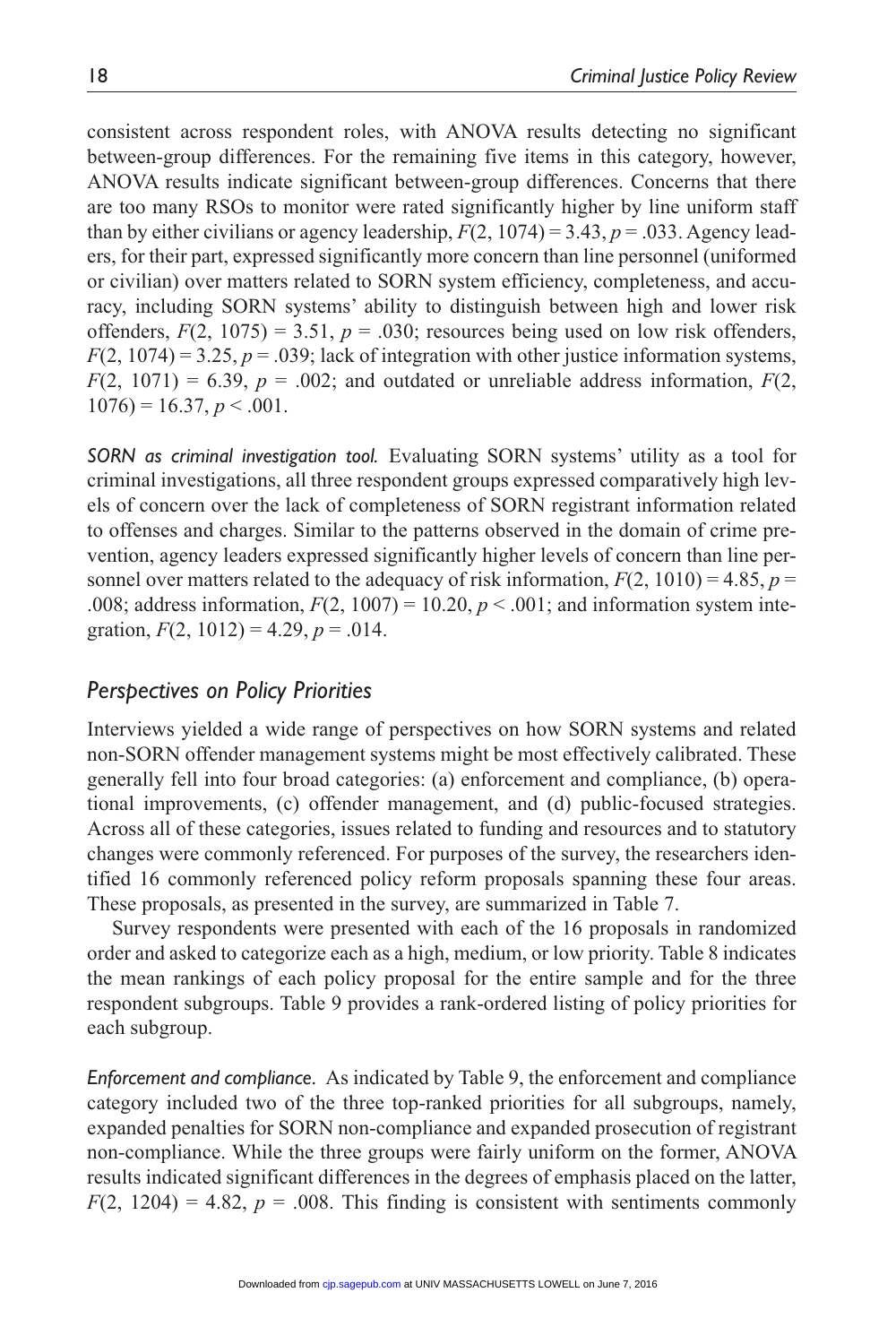| Variable                                                | Response                                                                                                                                        |
|---------------------------------------------------------|-------------------------------------------------------------------------------------------------------------------------------------------------|
| Enforcement and compliance                              |                                                                                                                                                 |
| Expand penalties for non-compliance                     | Expand penalties and sanctions for registration non-compliance                                                                                  |
| Prosecution of non-compliance                           | Require prosecutors to more aggressively pursue cases of registry non-compliance                                                                |
| Funding for registry enforcement                        | Dedicate more funding to registration enforcement and address verification                                                                      |
| Expand frequency of verification                        | Expand the mandated frequency with which offenders must update and verify their<br>registration information                                     |
| Operational improvements                                |                                                                                                                                                 |
| Improve information system integration                  | Invest in system upgrades to improve integration of the SOR with other criminal justice<br>information systems (e.g., criminal history systems) |
| Improve accuracy and reliability of<br>registries       | Improve classification systems to better distinguish higher risk from lower risk offenders on<br>the registry                                   |
| Increase inter-agency collaboration                     | Increase funding and training support for inter-agency collaboration around sex offender<br>management                                          |
| Improve classification systems                          | Invest in quality control systems to improve the accuracy and reliability of registry data                                                      |
| Offender management                                     |                                                                                                                                                 |
| Expand probation and parole supervision                 | Expand parole and probation supervision for sex offenders in the community                                                                      |
| Strategies to reduce transience and<br>homelessness     | Develop systems and strategies to reduce transience and homelessness among sex offenders                                                        |
| Redirect resources to higher risk<br>offenders          | Re-align registration requirements in a way that redirects resources from lower risk to<br>higher risk offenders                                |
| Community-based treatment for RSOs                      | Expand community-based treatment services for sex offenders                                                                                     |
| Public-focused strategies                               |                                                                                                                                                 |
| Sexual violence prevention education                    | Increase public education with regard to sexual violence prevention                                                                             |
| Strategies to expand public use of SOR                  | Invest in campaigns to increase public use of the Internet SOR                                                                                  |
| Engagement of community organizations                   | Expand engagement of community organizations, including churches and faith-based<br>organizations, in sex offender management                   |
| Increase accessibility and user-<br>friendliness of SOR | Redesign the public registry website to make information more accessible and user-friendly                                                      |

19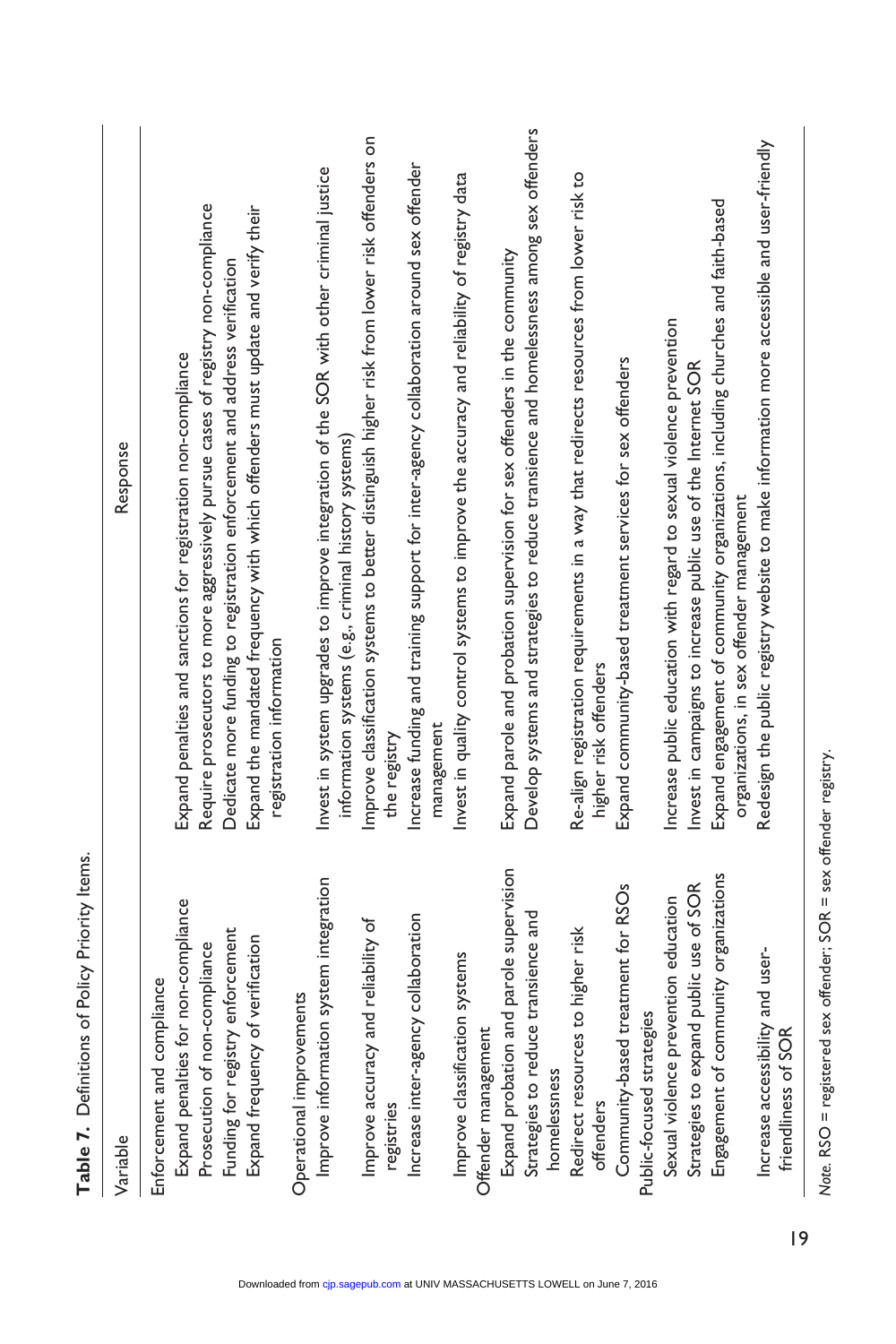|                                                                                                                                                                                                                                                                                                                        | Overall                    |             | Civilian (A) Uniformed (B) | leadership (C)<br>Agency   |                |                 |                |   |    |
|------------------------------------------------------------------------------------------------------------------------------------------------------------------------------------------------------------------------------------------------------------------------------------------------------------------------|----------------------------|-------------|----------------------------|----------------------------|----------------|-----------------|----------------|---|----|
|                                                                                                                                                                                                                                                                                                                        | M(SD)                      | M(SD)       | M(SD)                      | M(SD)                      | щ              | Þ               | $\overline{4}$ | Q | BC |
| Enforcement and compliance                                                                                                                                                                                                                                                                                             |                            |             |                            |                            |                |                 |                |   |    |
| Expand penalties for non-compliance                                                                                                                                                                                                                                                                                    | 2.56 (0.62)                | 2.65 (0.58) | 2.55(0.63)                 | 2.55(0.61)                 | 1.34           | .261            |                |   |    |
|                                                                                                                                                                                                                                                                                                                        | 2.54 (0.64)                | 2.70 (0.52) | 2.54(0.63)                 | 2.49 (0.67)                | 4.82           | 008             | ≸              | 菱 |    |
| Prosecution of non-compliance<br>Funding for registry enforcement                                                                                                                                                                                                                                                      | 2.42 (0.65)                | 2.46 (0.63) | 2.48 (0.64)                | 2.32(0.67)                 | 6.94           | $\overline{5}$  |                | ⋇ | 菱  |
| Expand frequency of verification                                                                                                                                                                                                                                                                                       | 2.08 (0.76)                | 1.91(0.75)  | 2.06 (0.76)                | 2.15 (0.76)                | 4.97           | $\overline{50}$ |                | 糞 | ₩  |
| Operational improvements                                                                                                                                                                                                                                                                                               |                            |             |                            |                            |                |                 |                |   |    |
| Improve information system integration                                                                                                                                                                                                                                                                                 | 2.41 (0.66)                | 2.40 (0.65) | 2.42(0.65)                 | 2.40(0.68)                 | 0.19           | 830             |                |   |    |
| Improve accuracy and reliability of registries                                                                                                                                                                                                                                                                         | 2.31 (0.68)                | 2.34(0.71)  | 2.30(0.69)                 | 2.34 (0.65)                | 0.57           | 570             |                |   |    |
| Increase inter-agency collaboration                                                                                                                                                                                                                                                                                    | 2.29 (0.68)                | 2.42(0.65)  | 2.32(0.67)                 |                            | 7.36           | $\overline{5}$  |                | ∗ | ⋇  |
| Improve classification systems                                                                                                                                                                                                                                                                                         | 2.33 (0.70)                | 2.27 (0.70) | 2.32(0.71)                 | 2.19 (0.68)<br>2.38 (0.70) | <b>1.28</b>    | 280             |                |   |    |
|                                                                                                                                                                                                                                                                                                                        |                            |             |                            |                            |                |                 |                |   |    |
| Offender management<br>Expand probation and parole supervision                                                                                                                                                                                                                                                         | 2.54(0.61)                 | 2.47 (0.69) | 2.54(0.59)                 | 2.55(0.61)                 | 0.81           | 440             |                |   |    |
| Strategies to reduce transience and homelessness                                                                                                                                                                                                                                                                       | 2.21 (0.74)<br>2.22 (0.69) | 2.44(0.67)  | 2.20 (0.74)                | 2.15(0.74)                 | 6.78           | $\overline{5}$  | 茶              | 茶 |    |
| Redirect resources to higher risk offenders                                                                                                                                                                                                                                                                            |                            | 2.14(0.74)  | 2.19 (0.69)                | 2.29(0.67)                 | 3.23           | 640             |                |   | ⋇  |
| treatment for RSOs<br>Community-based                                                                                                                                                                                                                                                                                  | (0.70)<br>2.03             | 2.08 (0.75) | 2.00 (0.70)                | 2.06 (0.69)                | $\frac{50}{2}$ | 340             |                |   |    |
| Public-focused strategies                                                                                                                                                                                                                                                                                              |                            |             |                            |                            |                |                 |                |   |    |
| Sexual violence prevention education                                                                                                                                                                                                                                                                                   | 2.37 (0.64)                | 2.43(0.61)  | 2.36(0.66)                 | 2.36 (0.62)                | 0.66           | 520             |                |   |    |
| Strategies to expand public use of SOR                                                                                                                                                                                                                                                                                 | 2.00(0.71)                 | 2.03 (0.76) | 2.02(0.71)                 | (.86(0.71))                | 0.84           | 430             |                |   |    |
| Engagement of community organizations                                                                                                                                                                                                                                                                                  | 1.77(0.71)                 | .84(0.73)   | 1.74(0.72)                 | $(690)$ 181                | 1.72           | 180             |                |   |    |
| Increase accessibility and user-friendliness of SOR                                                                                                                                                                                                                                                                    | 2.05 (0.75)                | (.96(0.80)) | 2.05(0.75)                 | 2.08(0.74)                 | $\frac{8}{10}$ | 350             |                |   |    |
| Note. AB = significant difference between civilian and uniformed; AC = significant difference between civilian and agency leadership; BC = significant difference<br>agency leadership; RSO = registered sex offender; SOR = sex offender registry.<br>$ 00\rangle >$<br>between uniformed and<br>*p < .05. **p < .01. |                            |             |                            |                            |                |                 |                |   |    |

Table 8. Recommendations for Policy Priorities by Position Type. 20**Table 8.** Recommendations for Policy Priorities by Position Type.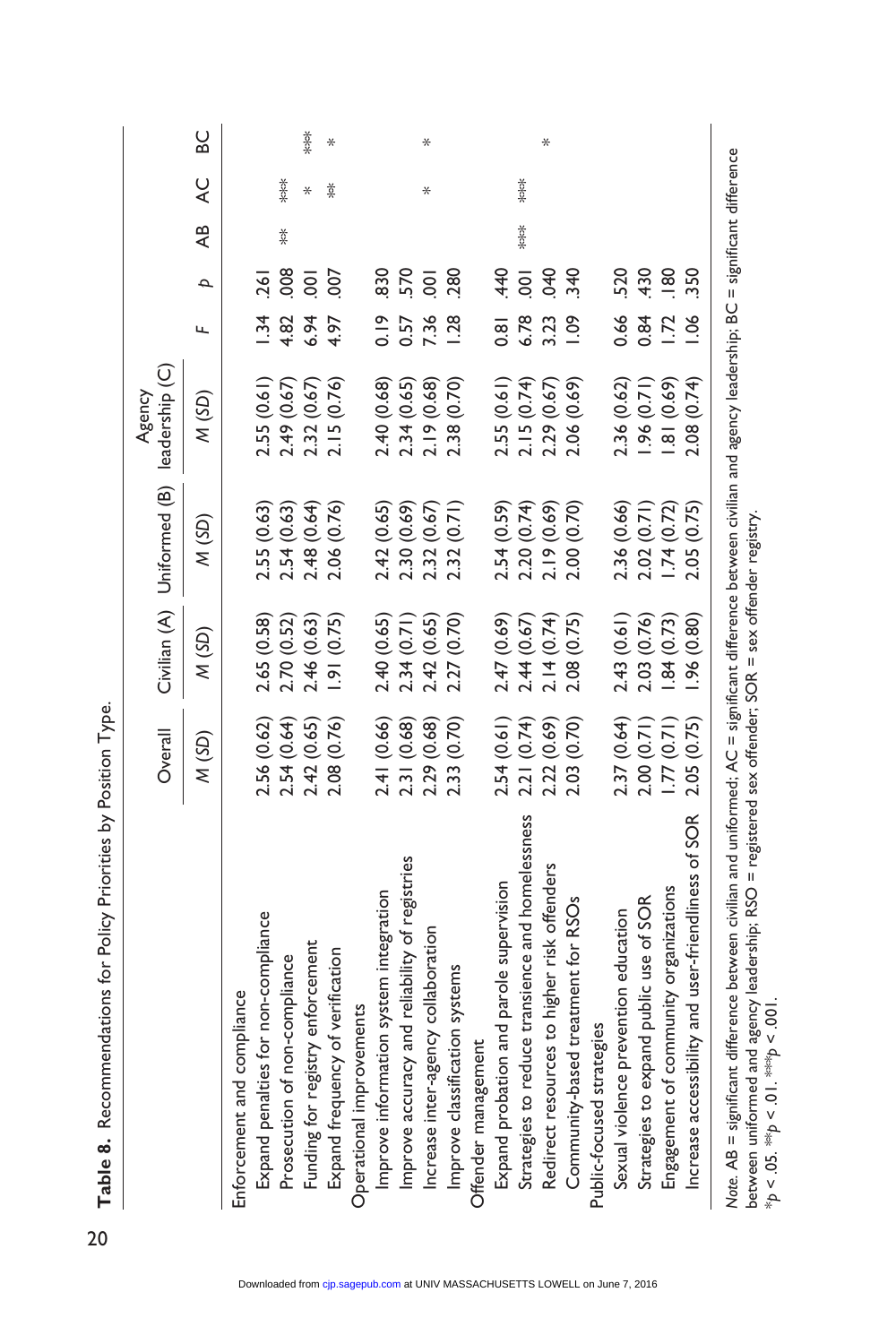| Policy priority                                               | Civilian        | Uniformed      | Agency leadership |
|---------------------------------------------------------------|-----------------|----------------|-------------------|
| Expand penalties for non-compliance                           |                 |                |                   |
| Prosecution of non-compliance                                 |                 |                |                   |
| Expand probation and parole supervision                       |                 |                |                   |
| Funding for registry enforcement                              | 4               |                |                   |
| Improve information system integration                        | 5               |                |                   |
| Improve classification systems                                | 6               |                | 5                 |
| Sexual violence prevention education                          |                 | 6              | 6                 |
| Improve accuracy and reliability of registries                | 8               |                | 8                 |
| Increase inter-agency collaboration                           | 9               |                | $\overline{2}$    |
| Strategies to reduce transience and<br>homelessness           | 10              | 10             | Н                 |
| Redirect resources to higher risk offenders                   | П               | П              | 9                 |
| Expand frequency of verification                              | $\overline{2}$  | $\overline{2}$ | 10                |
| Increase accessibility and user-friendliness of<br><b>SOR</b> | 13              | 13             | 13                |
| Community-based treatment for RSOs                            | $\overline{14}$ | 15             | $\overline{14}$   |
| Strategies to expand public use of SOR                        | 15              | 14             | 15                |
| Engagement of community organizations                         | 16              | 16             | 16                |

**Table 9.** Rank Ordered Policy Priorities by Position Type.

*Note.* SOR = sex offender registry; RSO = registered sex offender.

expressed by registry compliance personnel in the interviews that their efforts are often undermined by insufficient follow-up at the prosecution phase.

Results for the other two items in this category were somewhat more mixed. Regarding funding for registry enforcement, line-level staff (both uniformed and civilian) placed this item near the top of their rankings, whereas it was deemed comparatively less important by those within agency leadership,  $F(2, 1204) = 6.94$ ,  $p = .001$ . Concerning the need for expanding in-person verification requirements, all three groups placed this item comparatively low in their policy priority rankings. Of note, this item was ranked significantly lower by civilians and line uniform personnel than by agency leaders,  $F(2, 1204) = 4.97$ ,  $p = .007$ .

*Operational improvements.* Comparatively, policies related to operational improvements were generally deemed across the sample to be moderate to high priorities. Within this category, all three groups placed the highest level of priority on policies and strategies to improve integration and inter-operability between SORN and other criminal justice information systems. The groups were also fairly uniform in their assessments related to measures to improve registry accuracy and reliability, and to improve systems of registrant classification. The groups diverged somewhat in their views related to the relative importance of policy initiatives to promote inter-agency collaboration, with the need for such initiatives viewed as signifi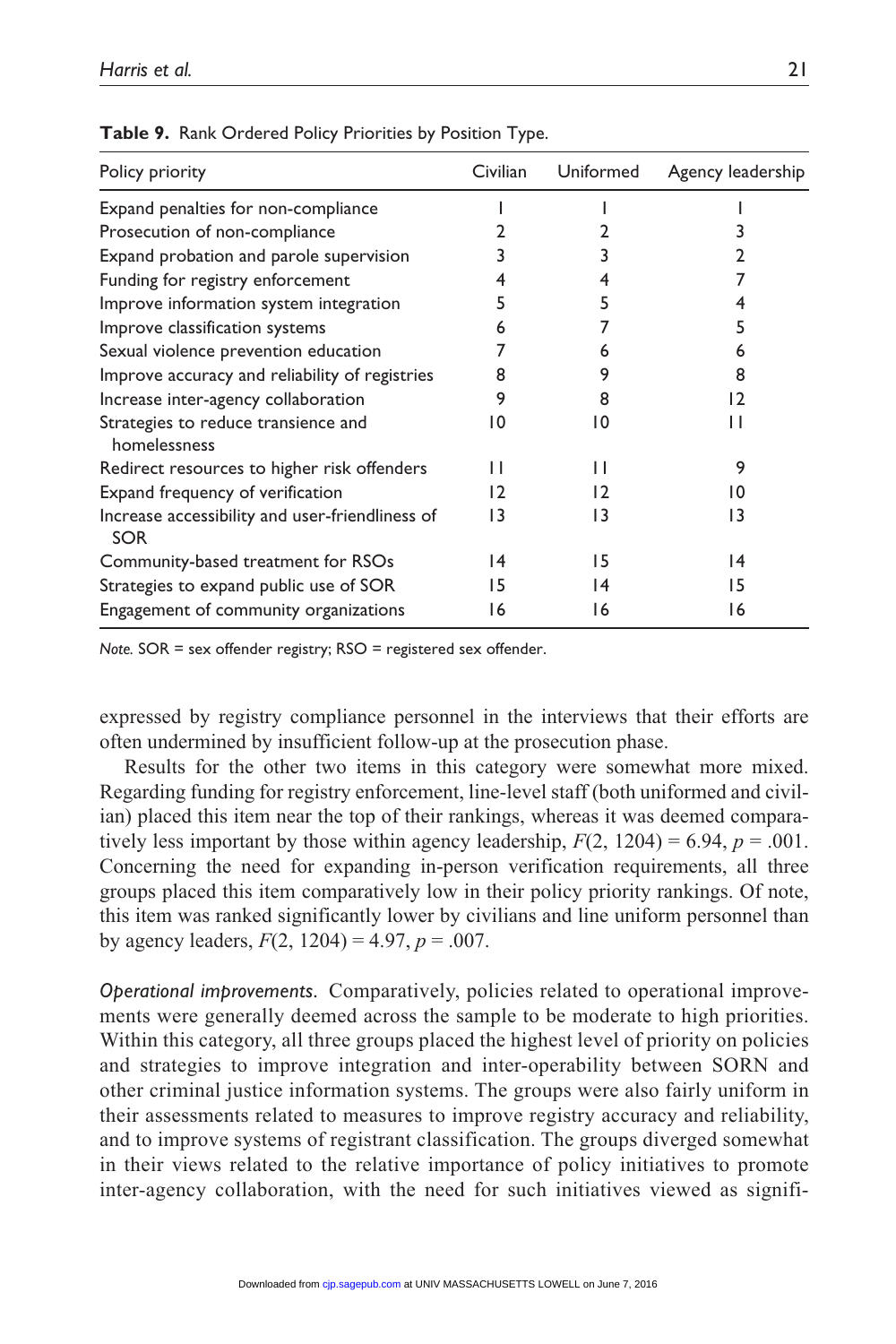cantly more important to line personnel (uniform and civilian) than to agency leaders,  $F(2, 1204) = 7.36, p = .001$ .

*Offender management.* Along with the previously referenced items related to expanded prosecution and penalties for non-compliance, the expansion of non-SORN formal probation and parole supervision for registrants was designated by all three groups as among the highest policy priority. At the other end of the spectrum, the groups also converged in the sentiment that expanding non-SORN community-based treatment for registrants should be given less policy emphasis. Results surrounding the other two items were somewhat more mixed, with civilian registry personnel placing significantly more emphasis on strategies to address RSO homelessness and transience than either uniformed staff or agency leaders,  $F(2, 1204) = 6.78$ ,  $p = .001$ , and agency leadership expressing more concern than line staff over the need for strategies to redirect resources to higher risk offenders,  $F(2, 1204) = 3.23$ ,  $p = .040$ .

*Public-focused strategies.* Among the four clusters of policy strategies, those related to public education and engagement were ranked most similarly across the three groups, with no significant differences detected. Although taken in tandem, the items in this category ranked as lower priorities than those in other clusters; one item—policy strategies focused on sexual violence prevention education—ranked in the top six for all three groups. Conversely, respondents across the sample deemed the two strategies related to improving the SORN's utility as a public information tool—campaigns to expand SORN utilization and modifications to make public SORN systems more accessible and user-friendly—as relatively low priorities. The fourth item in this cluster—engagement of community organizations to support sexual violence prevention—was ranked last for all three groups.

## **Discussion**

This study analyzed law enforcement views concerning the effectiveness, implementation challenges, and policy reform priorities associated with SORN systems. Our findings, generated through an extensive set of interviews and a national survey of police and sheriff agencies, capture the perspectives of a geographically diverse sample of agency leaders and uniformed and civilian personnel involved in SORN administration, management, and enforcement.

Both the interviews and the survey yielded a rich array of data related to SORN policies, SORN operations, and non-SORN community-based sex offender management. As noted in the introduction, the aim of the current analysis is not to analyze these data in their entirety, but rather to offer a "macro"-level view of emergent themes, setting the stage for a more in-depth series of analyses. We focus attention on four main thematic areas, discussing study participant perspectives on (a) SORN as a public information tool, (b) SORN as a law enforcement information tool, (c) matters related to sex offender supervision and SORN compliance enforcement, and (d) the distinct challenges related to homeless and/or transient sex offenders. The discussion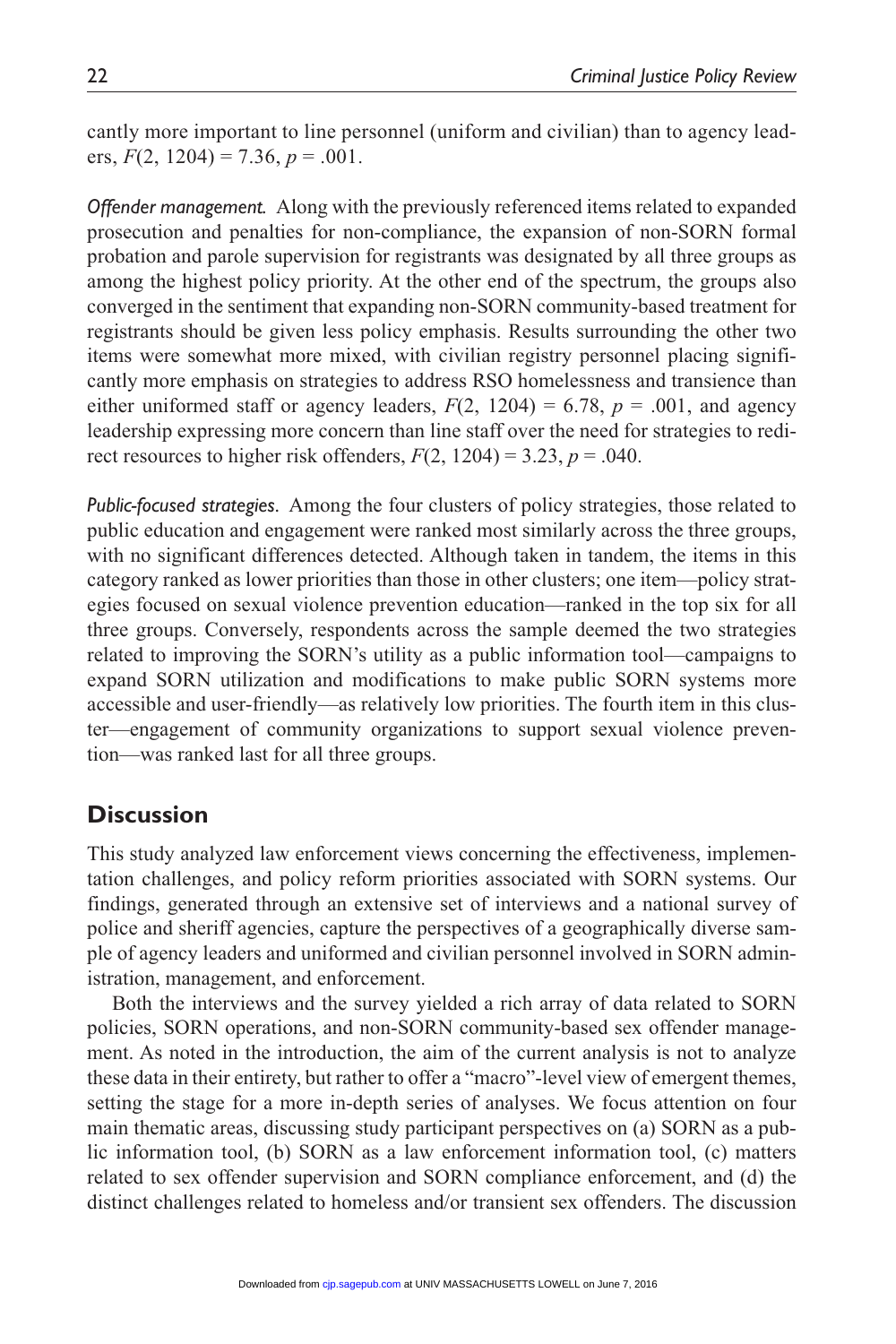is primarily built around the survey results, with interview findings presented to offer context and elucidation. We conclude the section and article with a consideration of study limitations and a review of implications for policy and future research.

## *SORN as a Public Information Tool*

Our interview data suggest that law enforcement professionals generally endorse the public dimensions of registries and that they strongly support citizens' right to know about sex offenders living in their communities. Interviewees also noted the practical and efficiency benefits of having public Internet registries, citing the systems' role in reducing the volume of inquiries that local law enforcement agencies would otherwise need to field from the public about sex offenders living in their communities.

At the same time, however, both interviewees and survey respondents were circumspect in their assessments of SORN's effectiveness as a public information tool, commonly expressing reservations surrounding the ability of citizens to appropriately understand and contextualize sex offender registry information. In our survey results, concerns regarding public misunderstanding or misinterpretation of registry data emerged as the second highest ranked overall barrier to SORN effectiveness, with 25% of survey respondents listing this as a major concern and 42% listing it as a moderate concern. Moreover, 62% of respondents expressed concern regarding the potential for registries to create a false sense of security, and nearly half (46%) expressed concern over the potential for sex offender registries to generate unfounded or misplaced fear within the community. Although respondents expressed relatively low levels of concern over "information overload" that might stem from having too many registrants on the public registry, many (particularly agency leaders) indicated that the public could benefit from more detailed information on the relative public safety risk presented by identified offenders.

Reticence about the public aspects of SORN was also reflected in our survey results regarding policy priorities. For example, policy proposals to expand the public accessibility and user-friendliness of SORN systems, as well as those involving campaigns to increase rates of public usage of the sex offender registry, were deemed considerably less important than those emphasizing law enforcement-centric functions such as inter-agency information sharing and RSO monitoring and compliance enforcement. Of note, the public-oriented strategy that was most endorsed by our survey respondents was not directly SORN-related, but focused on the need to expand citizen education surrounding the issue of sexual violence and its prevention.

## *SORN as Law Enforcement Information-Sharing Tool*

In both our interview and survey data, law enforcement professionals generally expressed greater emphasis on matters related to SORN's functions as a tool for law enforcement than on those related to the provision of public information. When asked to evaluate their SORN systems' relative efficacy for specific law enforcement functions, respondents indicated their belief that the systems were most effective as means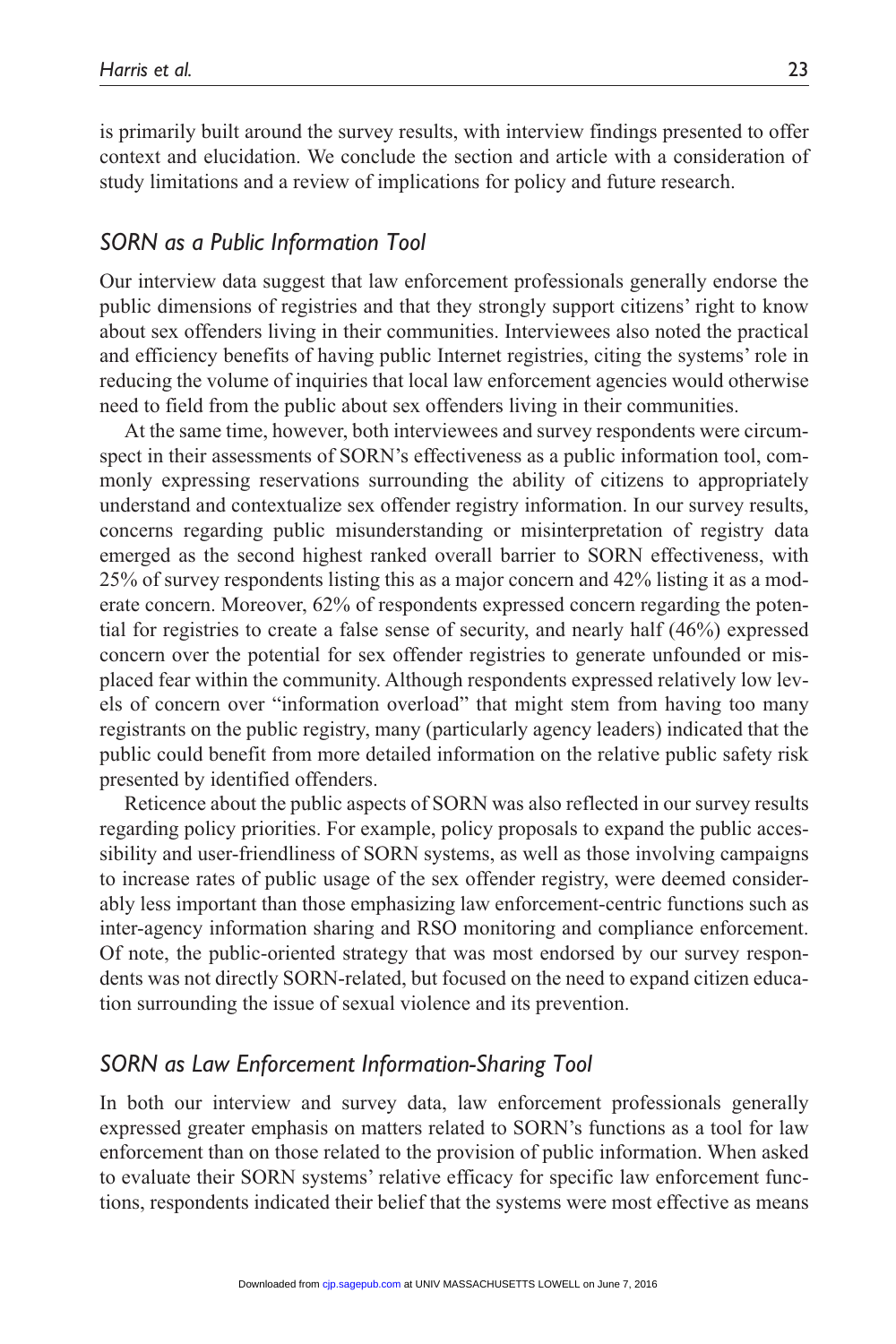of sharing information across agencies and helping law enforcement monitor sex offenders living in the community, and somewhat less effective in supporting criminal investigations.

Study participants also highlighted a range of concerns surrounding the adequacy, reliability, and utility of registry data. Prominent among these was the insufficiency of specific offense-related information within the registries, coupled with concern that registry data do not always provide for an accurate assessment of a given registrant and the nature of his associated risk. Interview participants noted such issues as the imprecision of established statutory offense categories, potential effects of plea bargains on the listed offenses, and absence of investigation reports or other information (such as charge information) that might speak to the modus operandi of listed registrants. The extent of these concerns was borne out by survey results, where over 60% of respondents rated "incomplete offense histories" as a major or moderate concern.

Another emergent theme related to SORN system informational utility involved the lack of integration and uniformity across systems. Study participants commonly expressed concerns over variation in state standards and requirements, as well as challenges of inter-jurisdictional communication and coordination—issues that persist despite the 2006 SORNA legislation and other recent federal initiatives that were intended to address them. Beyond this, there also appears to be fairly widespread sentiment that SORN systems should be more effectively integrated with other elements of the criminal justice information ecosystem, including those related to criminal justice history and community supervision. With the exception of policies focused on supervision and compliance enforcement, policy strategies calling for investment in such system integration achieved the highest rankings among our survey sample.

#### *Monitoring, Supervision, and Compliance Enforcement*

Both our interview and survey participants placed considerable emphasis on matters related to SORN's role in helping law enforcement monitor sex offenders in the community. Notably, survey respondents' four highest ranked policy priorities focused on areas related to supervision and compliance enforcement. Of these, the three topranked items (expanding penalties for registry non-compliance, more aggressive prosecution of registry non-compliance, and expanding the proportion of registrants on non-SORN formal community supervision) all involved actors and processes *outside* of law enforcement. These findings are consistent with ideas and themes that were apparent through our interview data. For instance, many registry compliance officers expressed the view that their efforts were often undermined by lack of sufficient "downstream" follow-up in cases of RSO non-compliance. In addition, many described their roles as residing outside of the typical agency functions, expressing the sentiment that "nobody here really understands what I do." Such beliefs lend credence to the notion that SORN has generated a form of "mission creep" by placing county and local law enforcement into monitoring roles typically managed through community corrections agencies.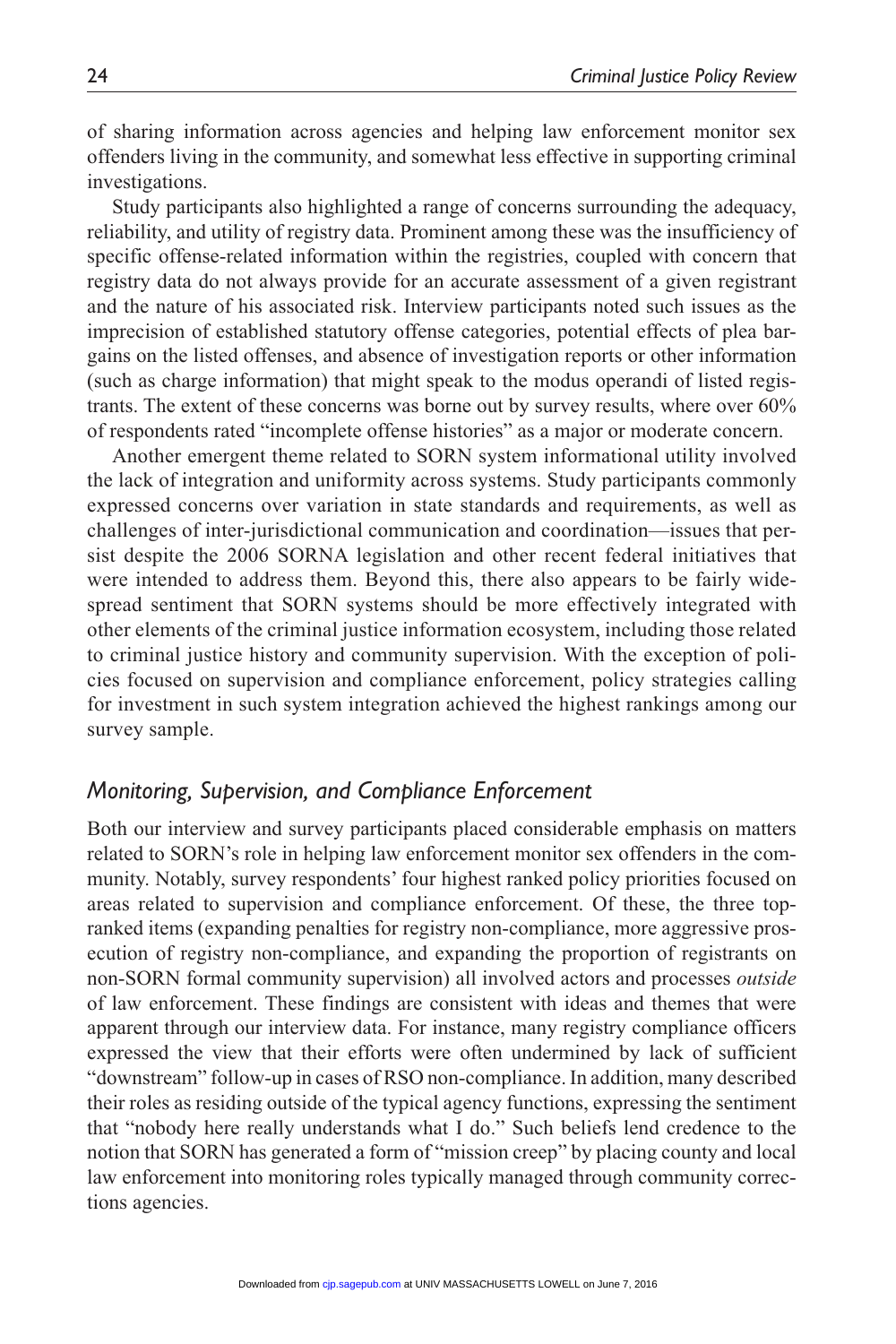Perhaps unsurprisingly, uniformed line staff engaged in SORN enforcement seemed most concerned with issues related to their monitoring caseloads, whereas those in agency leadership roles seemed less concerned with this and focused more on matters of system accuracy and efficiency. Of note, expanding the mandated frequency by which registrants must appear for in-person verification—a significant element in the federally mandated SORNA standards—ranked relatively low in the list of policy priorities.

## *Transient and Homeless Registrants*

Our data revealed particularly high levels of concern over the challenges related to transience and homelessness among the registrant population. Among all the SORNrelated barriers and challenges included in the survey, this item ranked the highest, with nearly three quarters of the sample rating it as either a major concern (36.3%) or a moderate concern (37.6%). These findings were fully consistent with analyses of the interview data, where registrant transience emerged as a theme of high priority, particularly among registry compliance personnel in California and Florida, both states that feature statewide registrant residence restriction statutes. It should be noted that residence restrictions are not required by federal SORN laws, and in fact a recent report by the SMART office cautioned that "residence restrictions may actually increase offender risk by undermining offender stability and the ability of the offender to obtain housing, work, and family support. There is nothing to suggest this policy should be used at this time" (Lobanov-Rostovsky, 2015, p. 4).

Shedding light on the roots of this concern, some interview participants expressed attunement and occasional sympathy related to the housing difficulties faced by registrants and the emergent effects on their well-being and social reintegration of registrants. Moreover, supplemental survey findings (previously reported) revealed a subset of respondents who express high levels of concern with the "collateral consequences" of registration, including those related to housing (Cubellis, Walfield, & Harris, under review). Such sentiments, however, were confined to a relatively limited group of respondents—and it appears that law enforcement concerns over registrant transience and homelessness are reflective of both pragmatic considerations as well as humanitarian or liberty-based ones. Specifically, our interview data suggest high levels of concern that registrant residential instability is largely viewed as a problem insofar as it impedes efforts to effectively track and monitor sex offenders in the community.

### *Study Limitations*

Considering the dearth of prior research examining law enforcement perspectives on SORN systems and their operation, the present study is exploratory in nature, and the presented results should be viewed in this context. In addition, although the survey is based on a respectably sized national sample that is more broadly representative than any previous similar research, its overall response rate of 15.4% is somewhat lower than optimal, and it is possible that the perspectives and beliefs of survey participants are not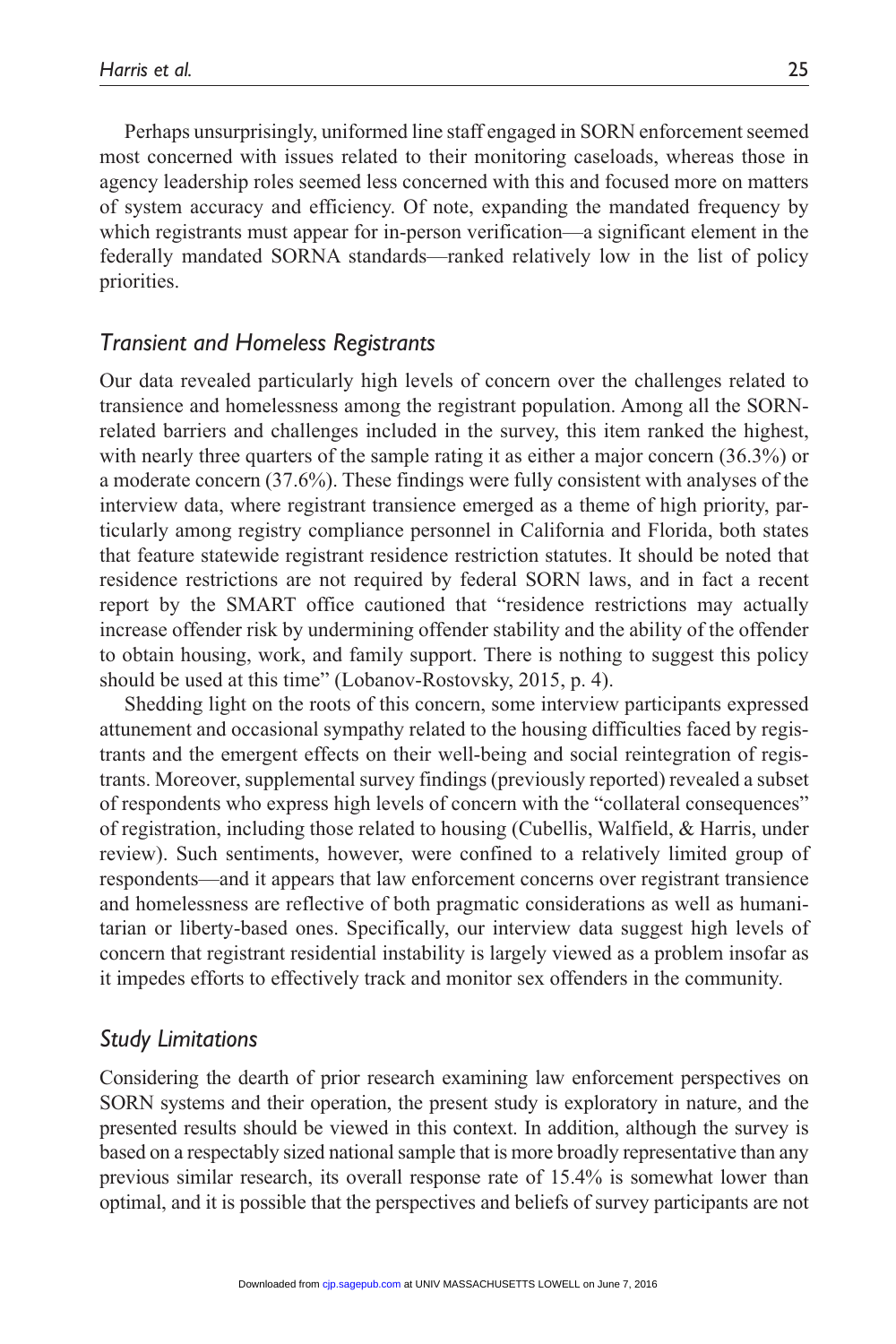reflective of those who did not respond. Finally, any interpretation of the findings presented here should recognize that the study participants did not represent a cross-section of law enforcement professionals, but rather specifically targeted subgroups, many of whom may be highly invested in SORN systems and their perceived success.

### **Conclusions and Implications**

This study's findings suggest some important implications for SORN policy and future research examining policy impacts. First, related to the core functions of SORN systems, our results suggest the need for policy makers to distinguish those functions that are directly related to law enforcement practice from those emphasizing public information needs, and to ensure that the former is not sacrificed at the expense of the latter. Broadly speaking, law enforcement professionals in our sample placed considerable emphasis on SORN improvements that can enhance the quality and utility of sex offender information for criminal justice practitioners, while de-emphasizing those focused on expanding public access to sex offender information. SORN reform efforts aimed at strengthening the systems' public safety efficacy should be prioritized accordingly.

Second, our findings serve as a reminder that sex offender registries do not operate in isolation—rather, they should be thought of as one element of a more comprehensive system of community-based sex offender management. In the words of one of our interviewees, "Registration is just the beginning." From a policy vantage point, this cautions policy makers to avoid thinking of SORN as a "silver bullet," and to remain attuned to the need for policies and resource investments that address the complex array of supervision and reintegration needs of RSOs living in the community. As reflected in our findings, policy measures oriented toward addressing RSO transience and housing instability, enhancing coordination with probation and parole agencies, and improving the specificity and quality of registry information, seem to be of particular importance for law enforcement professionals.

Third and finally, our findings suggest the need for a more refined approach to examining the impacts of SORN policies. Researchers should recognize that SORN policy is not a "black box"—There is significant variability in how SORN systems are implemented and how SORN information is used by criminal justice professionals and agencies. By moving toward a more contextual and operationally grounded approach to evaluating SORN policies, we can begin to improve our understanding of SORN's potential role within sex offender management practice.

#### **Declaration of Conflicting Interests**

The author(s) declared no potential conflicts of interest with respect to the research, authorship, and/or publication of this article.

#### **Funding**

The author(s) disclosed receipt of the following financial support for the research, authorship, and/or publication of this article: This project is supported by Award No. 2013-IJ-CX-0028,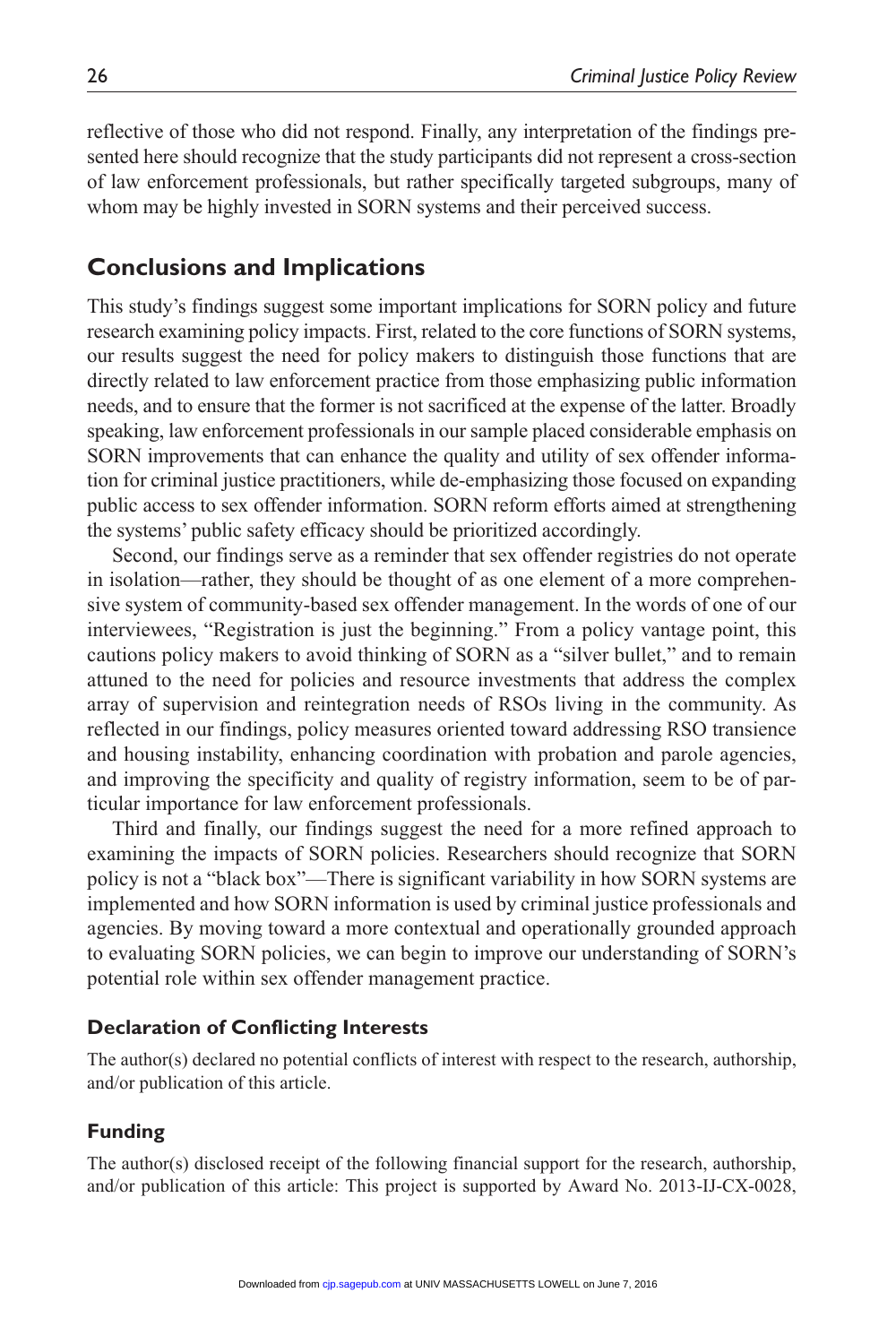awarded by the National Institute of Justice, Office of Justice Programs, U.S. Department of Justice. The opinions, findings, and conclusions or recommendations expressed in this publication are those of the authors and do not necessarily reflect those of the Department of Justice. The findings and opinions expressed in this publication reflect solely the views of the authors and are in no way endorsed by the Colorado Department of Public Safety and do not represent government policy or views.

#### **References**

- Ackerman, A. R., Harris, A. J., Levenson, J. S., & Zgoba, K. (2011). Who are the people in your neighborhood? A descriptive analysis of individuals on public sex offender registries. *International Journal of Law and Psychiatry*, *34*, 149-159.
- Ackerman, A. R., Levenson, J. S., & Harris, A. J. (2012). How many sex offenders really live among us? Adjusted counts and population rates in five US states. *Journal of Crime and Justice*, *35*, 464-474.
- Ackerman, A. R., Sacks, M., & Greenberg, D. F. (2012). Legislation targeting sex offenders: Are recent policies effective in reducing rape? *Justice Quarterly*, *29*, 858-887.
- Agan, A. Y. (2011). Sex offender registries: Fear without function? *Journal of Law & Economics*, *54*, 207-239.
- Anderson, A. L., & Sample, L. (2008). Public awareness and action resulting from sex offender community notification laws. *Criminal Justice Policy Review*, *19*, 371-396.
- Bandy, R. (2011). Measuring the impact of sex offender notification on community adoption of protective behaviors. *Criminology & Public Policy*, *10*, 237-263.
- Barnoski, R. (2005). Sex offender sentencing in Washington State: Did community notification influence recidivism? Olympia, WA: Washington State Institute for Public Policy.
- Beck, V. S., & Travis, L. F. (2004). Sex offender notification and protective behavior. *Violence and Victims*, *19*, 289-302.
- Bierie, D. M. (2016). Utility of sex offender registration: A research note. *Journal of Sexual Aggression*, *22*, 263-273.
- Caputo, A. A. (2001). Community notification laws for sex offenders: Possible mediators and moderators of citizen coping. *Dissertation Abstracts International*, *61* (9-B).
- Cubellis, M. A., Walfield, S. M., & Harris, A. J. (under review). Collateral consequences and effectiveness of sex offender registration and notification: Law enforcement perspectives. *International Journal of Offender Therapy and Comparative Criminology*.
- Duwe, G., & Donnay, W. (2008). The impact of Megan's law on sex offender recidivism: The Minnesota experience. *Criminology*, *46*, 411-446.
- Duwe, G., & Donnay, W. (2010). The effect of failure to register on sex offender recicidivsm. *Criminal Justive and Behavior*, *37*, 520-536.
- Finn, P. (1997). *Sex offender community notification* (Vol. *2*, No. 2). Washington, DC: U.S. Department of Justice, Office of Justice Programs, National Institute of Justice.
- Fortney, T., Baker, J. N., & Levenson, J. S. (2009). A look in the mirror: Sexual abuse professionals' perceptions about sex offenders. *Victims & Offenders*, *4*, 1-16.
- Government Accountability Office. (2013). *Sex Offender Registration and Notification Act: Jurisdictions face challenges to implementing the act, and stakeholders report positive and negative effects* (GAO-13-211). Retrieved from [http://www.gao.gov/assets/660/652032.](http://www.gao.gov/assets/660/652032.pdf) [pdf](http://www.gao.gov/assets/660/652032.pdf)
- Harris, A. J. (2011). SORNA in the post-deadline era: What's the next move? *Sex Offender Law Report*, *12*(6), 81-86.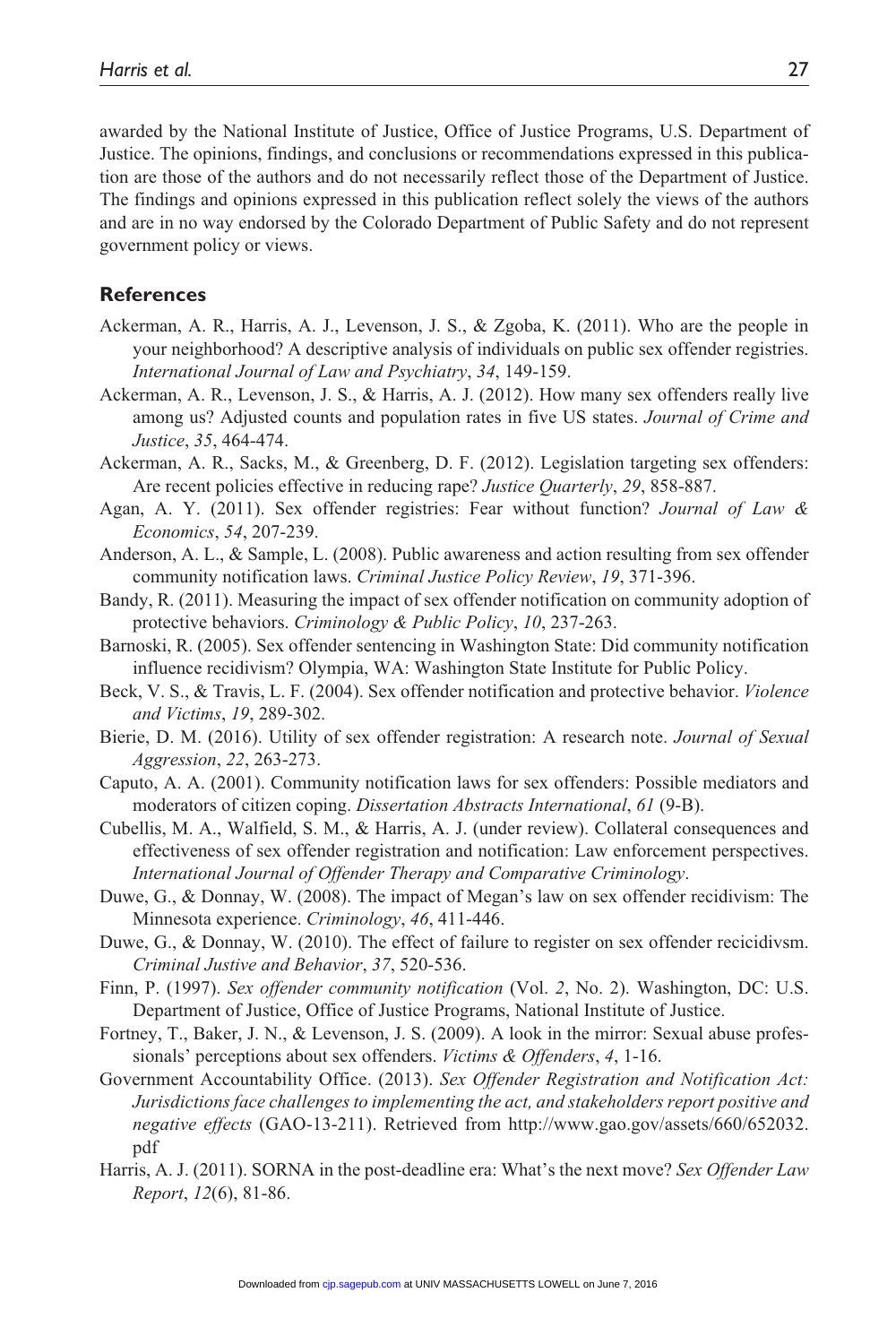- Harris, A. J., & Cudmore, R. (2016). Community experience with public sex offender registries in the United States: A national survey. *Criminal Justice Policy Review*. Advance online publication. doi:10.1177/0887403415627195
- Harris, A. J., Levenson, J. S., & Ackerman, A. R. (2014). Registered sex offenders in the United States: Behind the numbers. *Crime & Delinquency*, *60*, 3-33.9
- Harris, A. J., & Lobanov-Rostovsky, C. (2010). Implementing the Adam Walsh Act's sex offender registration and notification provisions: A survey of the states. *Criminal Justice Policy Review*, *21*, 202-222.
- Harris, A. J., Lobanov-Rostovsky, C., & Levenson, J. S. (2010). Widening the net: The effects of transitioning to the Adam Walsh Act classification system. *Criminal Justice and Behavior*, *37*, 503-519.
- Harris, A. J., & Socia, K. M. (2014). What's in a name? Evaluating the effects of the "sex offender" label on public opinions and beliefs. *Sexual Abuse: A Journal of Research and Treatment*. Advance online publication. doi:10.1177/1079063214564391
- Hommel, G. (1988). A stagewise rejective multiple test procedure based on a modified Bonferroni test. *Biometrika*, *75*, 383-386.
- Hughes, L. A., & Kadleck, C. (2008). Sex offender community notification and community stratification. *Justice Quarterly*, *25*, 469-495.
- Jeglic, E., Mercado, C. C., & Levenson, J. S. (2011). The prevalence and correlates of depression and hopelessness among sex offenders subject to community notification and residence restriction legislation. *Journal of Criminal Justice*, *37*, 46-59.
- Lasher, M. P., & McGrath, R. J. (2012). The impact of community notification on sex offender reintegration: A quantitative review of the research literature. *International Journal of Offender Therapy and Comparative Criminology*, *56*, 6–28.
- Letourneau, E. J., Levenson, J. S., Bandyopadhyay, D., Sinha, D., & Armstrong, K. (2010). Effects of South Carolina's sex offender registration and notification policy on adult recidivism. *Criminal Justice Policy Review*, *21*, 435-458.
- Levenson, J. S., Brannon, Y., Fortney, T., & Baker, J. (2007). Public perceptions about sex offenders and community protection policies. *Analyses of Social Issues and Public Policy*, *7*, 1-25.
- Levenson, J. S., & Cotter, L. P. (2005). The effect of Megan's Law on sex offender reintegration. *Journal of Contemporary Criminal Justice*, *21*, 49-66.
- Levenson, J. S., D'Amora, D. A., & Hern, A. (2007). Megan's Law and its impact on community re-entry for sex offenders. *Behavioral Sciences & the Law*, *25*, 587-602.
- Levenson, J. S., & Harris, A. J. (2012). 100,000 sex offenders missing . . . or are they? Deconstruction of an urban legend. *Criminal Justice Policy Review*, *23*, 375-386.
- Levenson, J. S., Letourneau, E., Armstrong, K., & Zgoba, K. (2010). Failure to register: Is it associated with sex offense recidivism? *Justice Quarterly*, *27*, 305-331.
- Levenson, J. S., & Tewksbury, R. (2009). Collateral damage: Family members of registered sex offenders. *American Journal of Criminal Justice*, *34*, 54-68.
- Levenson, J. S., & Zgoba, K. (2015). Community protection policies and repeat sexual offenses in Florida. *International Journal of Offender Therapy and Comparative Criminology*. Advance online publication. doi:10.1177/0306624X15573946
- Lieb, R., & Nunlist, C. (2008). *Community notification as viewed by Washington's citi- zens: A ten-year follow-up*. Olympia, WA: Washington State Institute for Public Policy
- Lobanov-Rostovsky, C. (2015). *Adult sex offender management*. Retrieved from [http://www.](http://www.smart.gov/pdfs/AdultSexOffenderManagement.pdf) [smart.gov/pdfs/AdultSexOffenderManagement.pdf](http://www.smart.gov/pdfs/AdultSexOffenderManagement.pdf)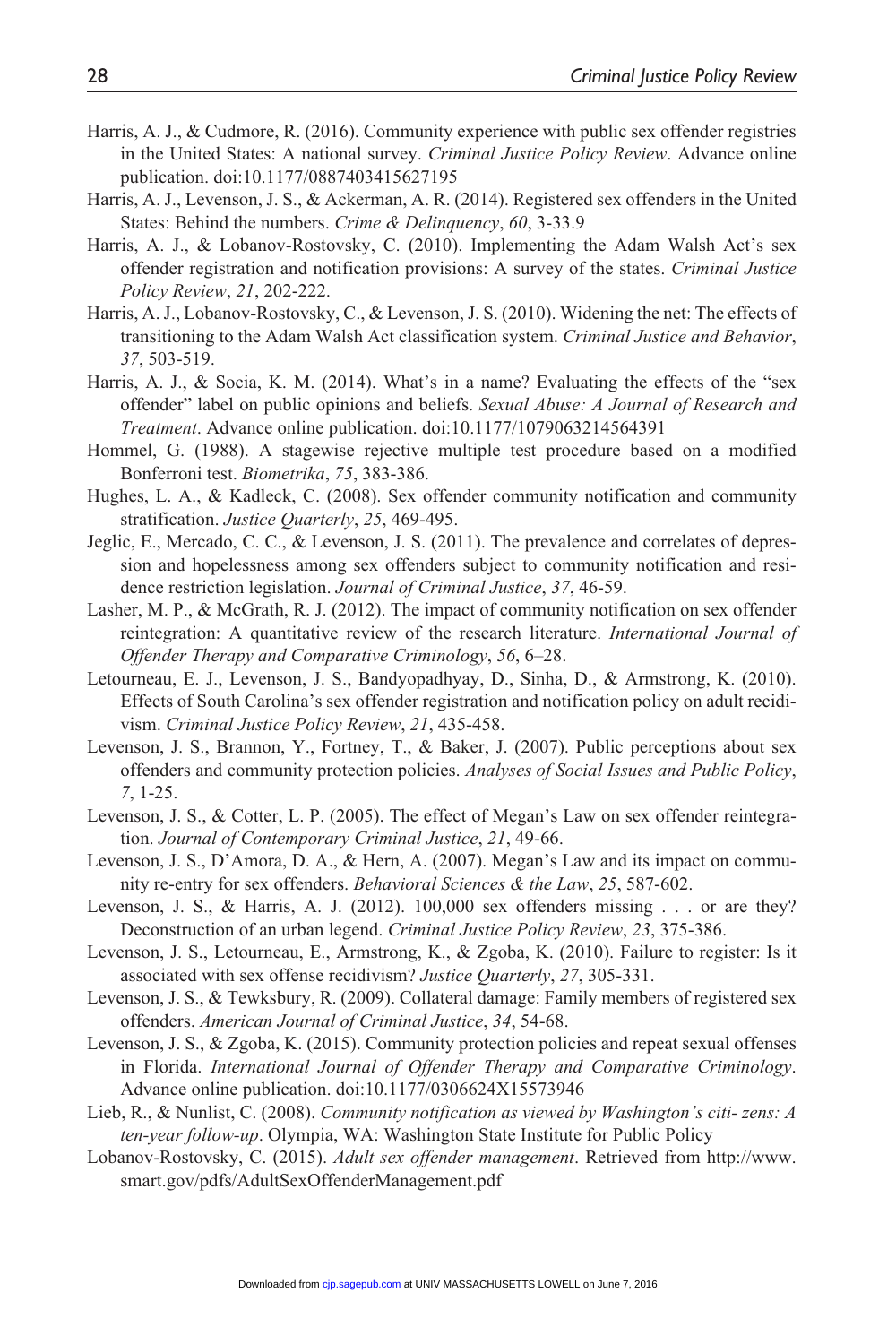- Malesky, A., & Keim, J. (2001). Mental health professionals' perspectives on sex offender registry web sites. *Sexual Abuse: A Journal of Research and Treatment*, *13*, 53-63.
- Matson, S., & Lieb, R. (1996). *Community notification in Washington State: A 1996 survey of law enforcement*. Olympia, WA: Washington State Institute for Public Policy.
- Mears, D. P., Mancini, C., Gertz, M., & Bratton, J. (2008). Sex crimes, children, and pornography: Public views and public policy. *Crime & Delinquency*, *54*, 532-650.
- Meloy, M., Boatwright, J., & Curtis, K. (2013). Views from the top and bottom: Lawmakers and practitioners discuss sex offender laws. *American Journal of Criminal Justice*, *38*, 616-638.
- Mercado, C. C., Alvarez, S., & Levenson, J. S. (2008). The impact of specialized sex offender legislation on community re-entry. *Sexual Abuse: A Journal of Research and Treatment*, *20*, 188-205.
- Mustaine, E. E., Tewksbury, R., Connor, D. P., & Payne, B. K. (2015). Criminal justice officials' views of sex offenders, sex offender registration, community notification, and residency restrictions. *Justice System Journal*, *36*, 63-85.
- National Conference of State Legislatures. (2007). Top 10 policy issue forecast: Heat is on state legislatures [Press release]. Retrieved December 21, 2009, from [http://www.ncsl.org/](http://www.ncsl.org/default.aspx?tabid=17029) [default.aspx?tabid=17029](http://www.ncsl.org/default.aspx?tabid=17029)
- National Conference of State Legislatures. (2009). *NCSL's top 10 issues of 2010*. Retrieved December 21, 2009, from <http://www.ncsl.org/default.aspx?tabid=19397>
- Office of the New York State Comptroller. (2007). New York State Division of Criminal Justice Services: Sex offender registry program. Retrieved from: [https://ccoso.org/sites/default/](https://ccoso.org/sites/default/files/import/NYS-evaluation.pdf) [files/import/NYS-evaluation.pdf](https://ccoso.org/sites/default/files/import/NYS-evaluation.pdf)
- Prescott, J. J., & Rockoff, J. E. (2011). Do sex offender registration and notification laws affect criminal behavior? *Journal of Law & Economics*, *54*, 161-206.
- Redlich, A. D. (2001). Community notification: Perceptions of its effectiveness in preventing child sexual abuse. *Journal of Child Sexual Abuse*, *10*, 91-116.
- Salmon, T. M. (2010). Sex offender registry: Reliability could be significantly improved. (Report No. 10-05). Montpelier, VT: Office of the State Auditor.
- Sample, L. L., Evans, M. K., & Anderson, A. L. (2011). Sex offender community notification laws: Are their effects symbolic or instrumental in nature? *Criminal Justice Policy Review*, *22*, 27-49.
- Sample, L. L., & Kadleck, C. (2008). Sex offender laws: Legislators' accounts of the need for policy. *Criminal Justice Policy Review*, *19*, 40-62.
- Sample, L. L., & Streveler, A. J. (2003). Latent consequences of community notification laws. In S. H. Decker, L. F. Alaird, & C. M. Katz (Eds.), *Controversies in criminal justice* (pp. 353-362). Los Angeles, CA: Roxbury.
- Sandler, J. C., Freeman, N. J., & Socia, K. M. (2008). Does a watched pot boil? A time-series analysis of New York State's sex offender registration and notification law. *Psychology, Public Policy, and Law*, *14*, 284-302.
- Tewksbury, R. (2004). Experiences and attitudes of registered female sex offenders. *Federal Probation*, *68*, 30-33.
- Tewksbury (2005). Collateral consequences of sex offender registration. *Journal of Contemporary Criminal Justice*, *21*, 67–81.
- Tewksbury, R., & Lees, M. (2007). Perception of punishment: How registered sex offenders view registries. *Crime & Delinquency*, *53*, 380-407.
- Tewksbury, R., & Levenson, J. S. (2009). Stress experiences of family members of registered sex offenders. *Behavioral Sciences & the Law*, *27*, 611-626.